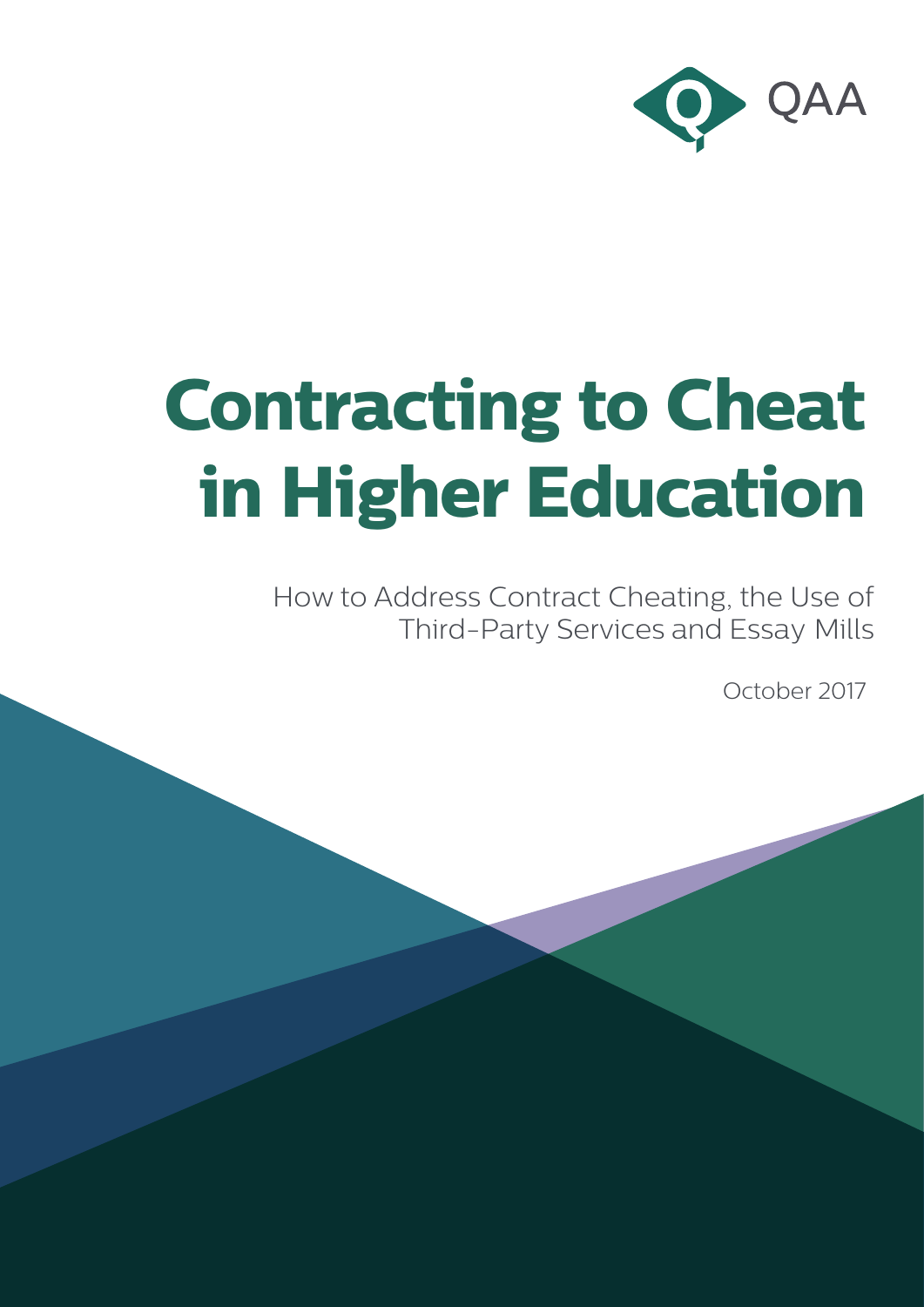# **Contents**

| 1              |                                                                           |  |
|----------------|---------------------------------------------------------------------------|--|
|                |                                                                           |  |
|                |                                                                           |  |
|                |                                                                           |  |
|                |                                                                           |  |
| $\overline{2}$ |                                                                           |  |
|                |                                                                           |  |
|                |                                                                           |  |
|                |                                                                           |  |
|                |                                                                           |  |
|                |                                                                           |  |
| 3              |                                                                           |  |
|                |                                                                           |  |
|                |                                                                           |  |
|                |                                                                           |  |
|                |                                                                           |  |
|                |                                                                           |  |
| 4              |                                                                           |  |
|                |                                                                           |  |
|                |                                                                           |  |
|                |                                                                           |  |
| 5              |                                                                           |  |
|                |                                                                           |  |
|                |                                                                           |  |
|                |                                                                           |  |
|                |                                                                           |  |
| 6              |                                                                           |  |
|                |                                                                           |  |
|                | Knowing your students, grade shifts, marking, PSRBs and whistleblowing 20 |  |
| 7              |                                                                           |  |
|                |                                                                           |  |
|                | Quality assurance links, reporting and gathering evidence, and vivas 24   |  |
|                |                                                                           |  |
|                |                                                                           |  |
|                | Student leadership, review, R&D, distance learning programmes and         |  |
|                |                                                                           |  |
| 8              |                                                                           |  |
|                | Appendix 1: Membership of the Contract Cheating Advisory Group 35         |  |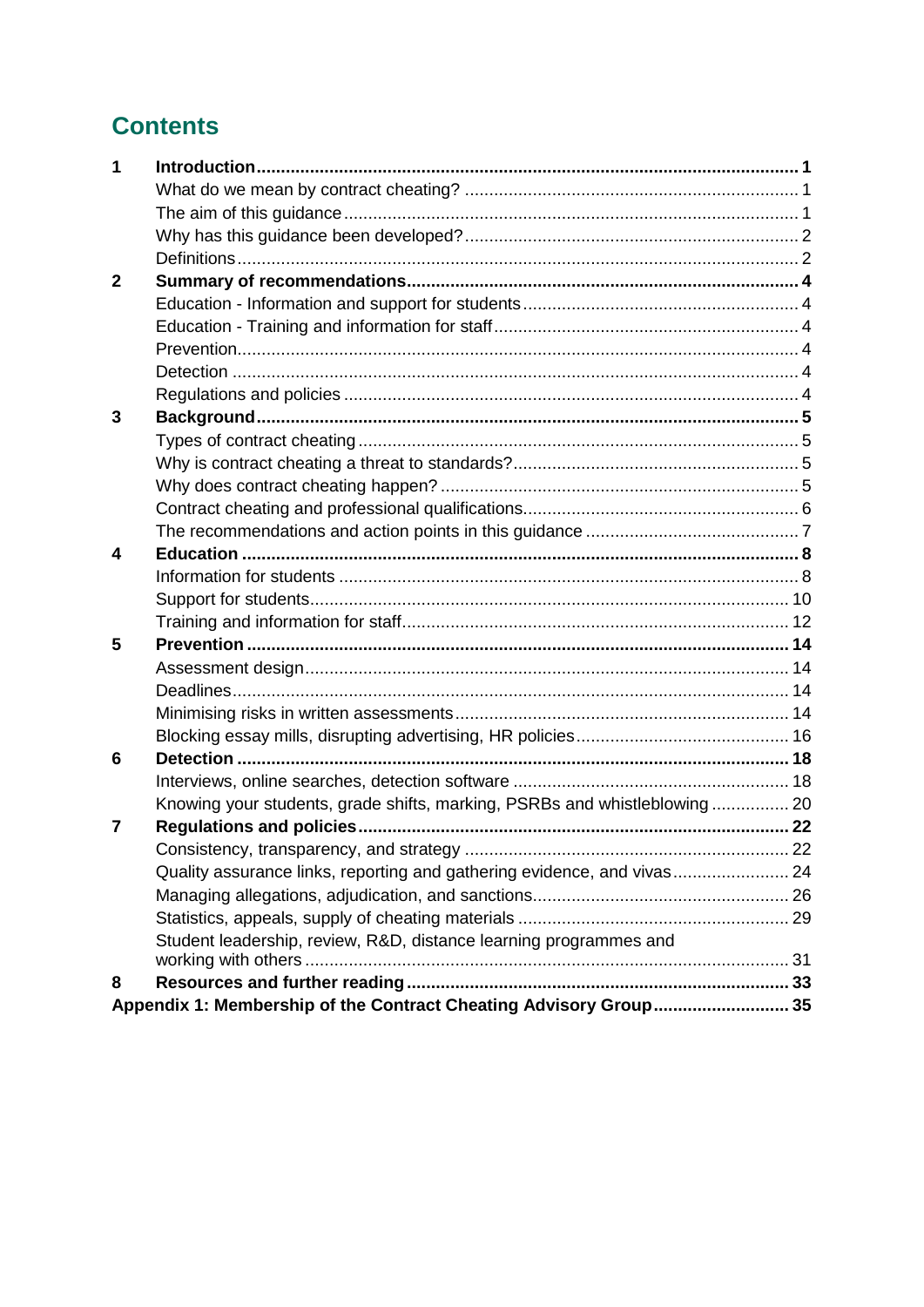# <span id="page-2-0"></span>**1 Introduction**

## <span id="page-2-1"></span>**What do we mean by contract cheating?**

'Contract cheating' happens when a third party completes work for a student who then submits it to an education provider as their own, where such input is not permitted. It is distinct from collusion, as the student contracts the third party to provide the assessment, usually a company or individual using a website to promote themselves and receive orders. Such companies have become known as 'essay mills', even though they supply more than just essays. The common approach is for the work to be outsourced once again by the mills to individual writers.

## <span id="page-2-2"></span>**The aim of this guidance**

Our aim is to support higher education (HE) providers in focusing on the problem of contract cheating and taking steps to address it. Providers are obliged to ensure that their assessments are equitable, valid and reliable.<sup>1</sup> Contract cheating services, and the students making use of them, pose a risk to achieving this.

This guidance sets out best practice around promoting academic integrity in higher education, through tackling students' use of third parties' services in order to cheat. It covers the use of essay mills and other forms of contract cheating. It describes the issues, and sets out the steps providers can take to:

- educate staff and students about contract cheating
- promote and encourage academic integrity, and deter students from committing academic misconduct
- detect cheating when it happens
- set effective academic regulations to handle the issue
- deal with cases.

-

The guidance is specifically designed to help you if you are:

- senior leadership in a higher education provider
- working in a quality setting
- involved in the design, delivery and review of assessments in higher education
- working with procedures and regulations governing academic conduct and integrity
- responsible for investigating cases of academic misconduct
- involved in student engagement and want to raise awareness of contract cheating.

It may also be useful for providers of education at other levels, such as further education, as well as professional, statutory and regulatory bodies (PSRBs) that have an interest in the integrity of individuals seeking professional qualification, and which operate accreditation procedures for providers.

<sup>1</sup> Expectation B6 of the UK Quality Code for Higher Education: [www.qaa.ac.uk/publications/information-and-guidance/publication?PubID=2968](http://www.qaa.ac.uk/publications/information-and-guidance/publication?PubID=2968)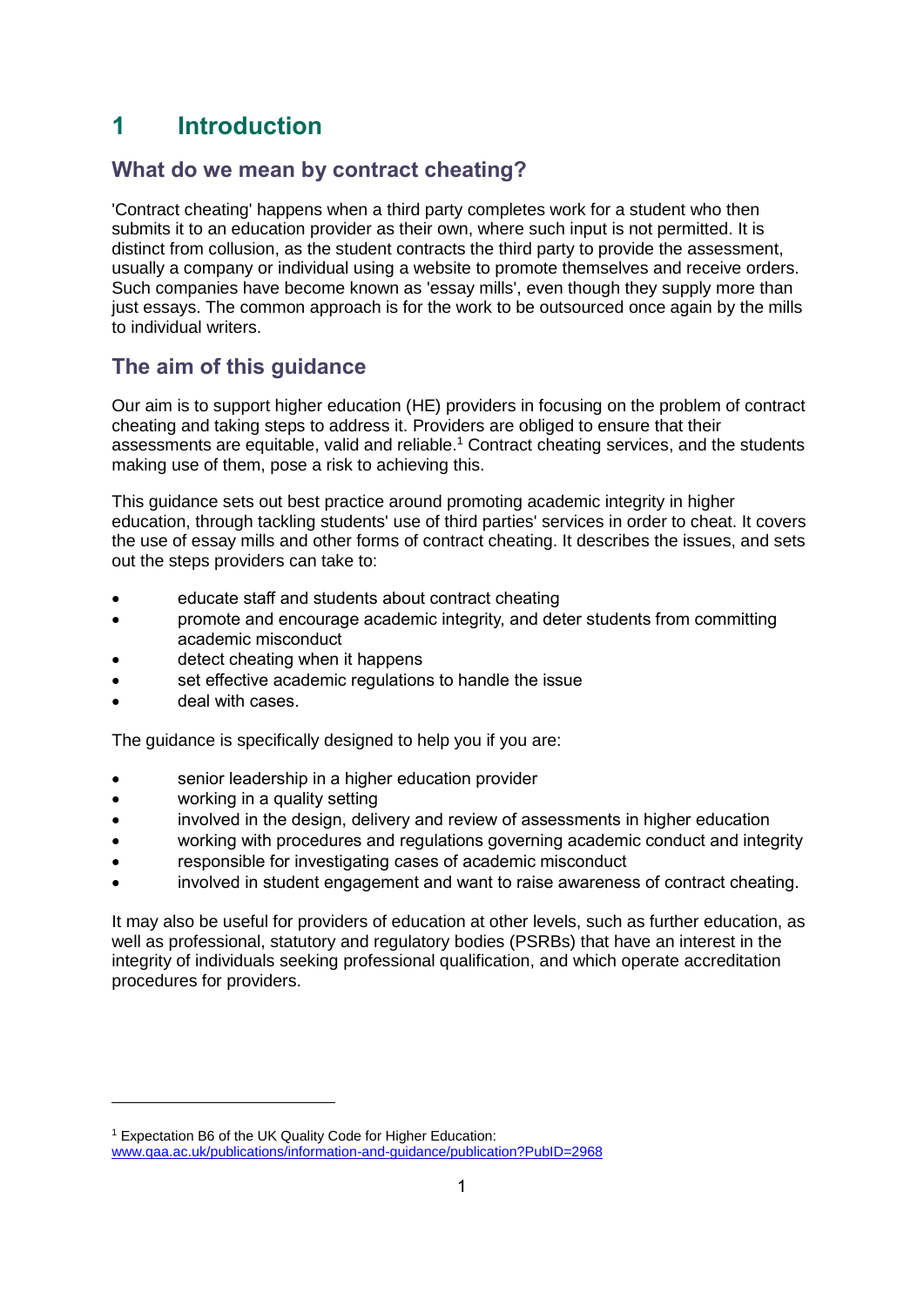This document is provided for information and guidance only, and is not part of the UK Quality Code for Higher Education (Quality Code). It draws upon best practice, current theory and new research in contract cheating to give practical solutions for providers. As the regulatory landscape in UK HE is changing, particularly in England with the establishment of the Office for Students, the guidance may also help providers meet emerging regulatory requirements in the future.

To find out more about the responsibilities of providers in assessing students, please refer to the Quality Code guidance on assessment.

## <span id="page-3-0"></span>**Why has this guidance been developed?**

In August 2016, in response to serious concerns among HE providers and from sector bodies and government, QAA published a report on third parties helping students to cheat.<sup>2</sup> We looked at online companies known as essay mills, who supply completed academic assignments to students for a fee. We also explored possible approaches to reducing the use of these services.

Following publication of the report, and further discussions across the sector, the UK Government asked QAA to work with Universities UK (UUK) and the National Union of Students (NUS) to develop guidance for HE providers, as well as standalone advice for students. Informed by practice in UK HE and international research, with input from GuildHE and leading experts from UK providers, this guidance is one of the results of that request.

## <span id="page-3-1"></span>**Definitions**

In this guidance we use a number of terms in particular ways, and it is important to distinguish between them. Individual providers may use these terms in different ways, or use alternative terminology. Providers are encouraged to consider the benefits of standardising the terminology that they use and, in this context, the definitions below may be used as a model.

### **Academic integrity**

This guidance uses the International Center for Academic Integrity (ICAI) definition<sup>3</sup> - 'a commitment, even in the face of adversity, to six fundamental values: honesty, trust, fairness, respect, responsibility, and courage. From these values flow principles of behaviour that enable academic communities to translate ideals to action.'

## **Collusion**

-

A form of cheating which occurs when people work together in a deceitful way to develop a submission for an assessment where such input is not permitted. It is distinct from contract cheating in this guidance as collusion does not depend on a fee being paid for the work.

<sup>&</sup>lt;sup>2</sup> Plagiarism in Higher Education - Custom essay writing services: an exploration and next steps for the UK higher education sector: [www.qaa.ac.uk/publications/information-and-guidance/publication/?PubID=3107](http://www.qaa.ac.uk/publications/information-and-guidance/publication/?PubID=3107)

<sup>3</sup> [www.academicintegrity.org/icai/resources-2.php](http://www.academicintegrity.org/icai/resources-2.php)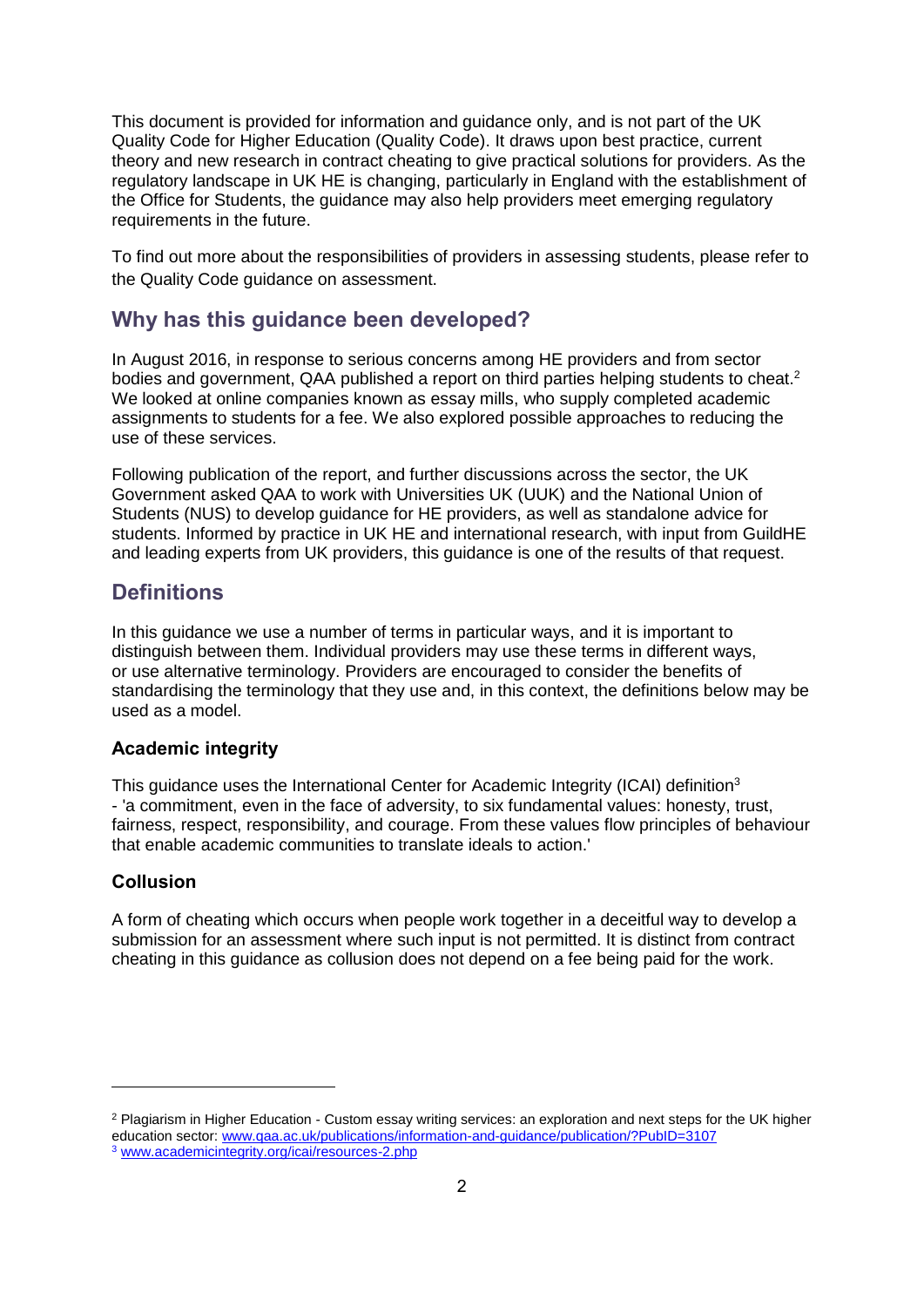## **Contract cheating**

A form of cheating where a student submits work to a higher education provider for assessment, where they have used one or more of a range of services provided by a third party, and such input is not permitted. The contract with the student can include payment or other favours, but this is not always the case.

- 'Services' may include essays or other types of assignments, conducting research, impersonation in exams and other forms of unfair assistance for completing assessed work.
- 'Third parties' include web-based companies or auction sites (essay mills), sharing websites (including essay banks), or an individual such as a lecturer, colleague, friend or relative.
- 'Input' means that the third party makes a contribution to the work of the student, such that there is reasonable doubt as to whose work the assessment represents.

## **Essay mill**

An organisation or individual, usually with a web presence, that contracts with students to complete an assignment or assignments for a student for a fee.

## **Plagiarism**

Where a student passes off someone else's work, intentionally or unintentionally, as their own, for their own benefit. In this guidance we use the term 'plagiarism' broadly, encompassing contract cheating and collusion as well as other forms of misconduct, in order to give contract cheating a discrete meaning.

### **Sanctions**

An outcome imposed in response to, and in order to penalise, contract cheating. Providers will typically use a range of terms here (such as sanction, outcome or penalty) with different descriptors. We are using 'sanction' to reflect the potential impact for students and the potential deterrent value associated with the term. An outcome of withdrawal from a provider or loss of marks in relation to a level of study is a sanction.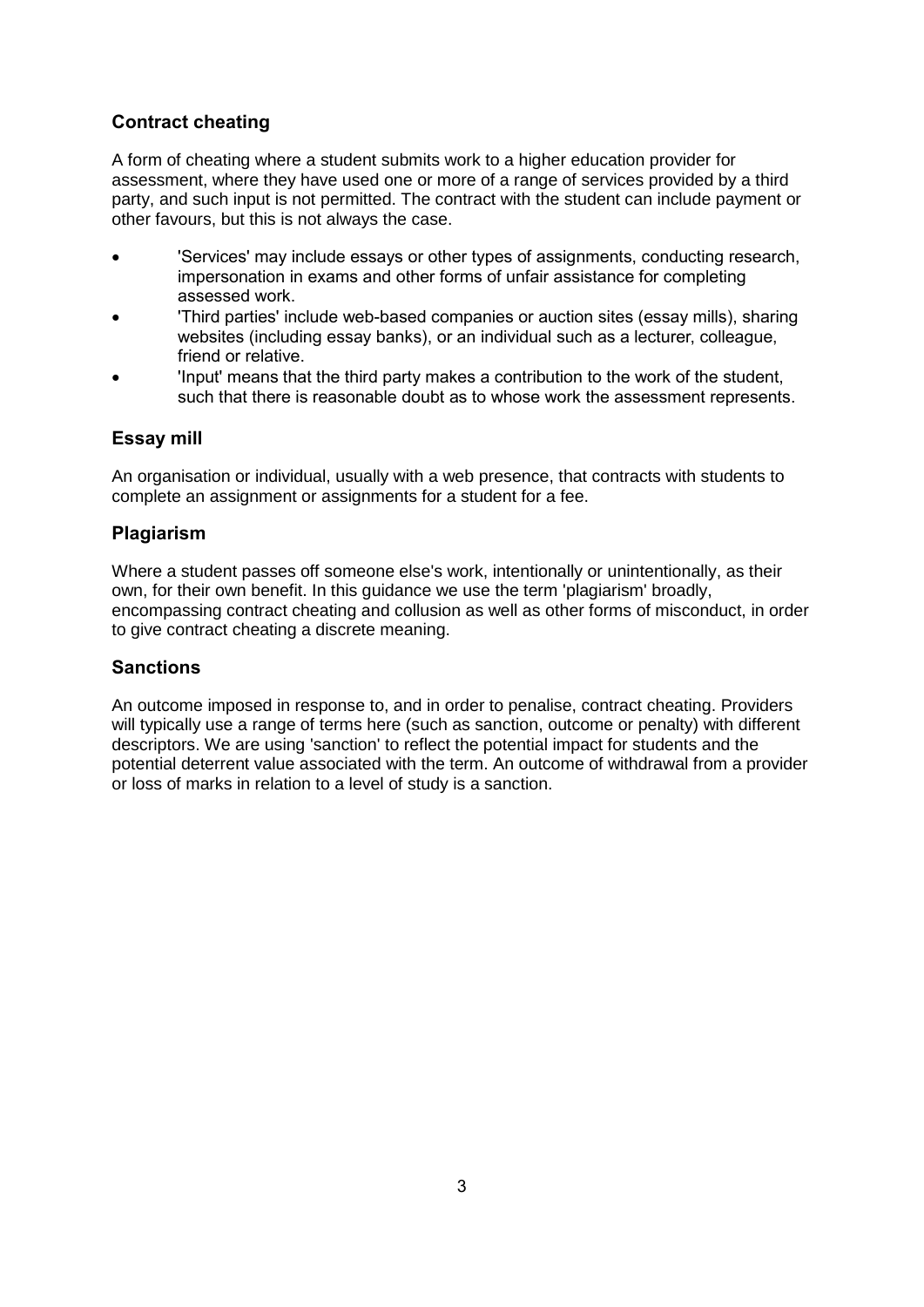# <span id="page-5-0"></span>**2 Summary of recommendations**

In this document we suggest a number of detailed actions on how to tackle contract cheating. They cover four main areas: education (for students and staff), prevention, detection, and regulations/policies. A summary of the key recommendations is provided below.

## <span id="page-5-1"></span>**Education - Information and support for students**

Use information and support for students to place a positive focus on academic integrity. Early, written information to students is crucial.

Provide support for students that enables them to develop skills in studying, academic writing, the use of academic sources, paraphrasing and research. Think about how essay mills find their customers, and how students find them.

## <span id="page-5-2"></span>**Education - Training and information for staff**

Ensure that staff are kept up to date with academic regulations on assessment, and their responsibility to uphold academic standards and integrity. Ensure that staff are familiar with the concept of contract cheating, and the procedures to be followed when it is suspected.

## <span id="page-5-3"></span>**Prevention**

Consider 'authentic assessment', with a mixture of assessment methods where possible. Think about how to limit cheating opportunities when designing and reviewing courses and setting assignments.

Consider blocking essay mill websites from your IT equipment. Be alert to advertising methods such as posters, flyers and social media, and take steps to minimise/counter them when detected.

## <span id="page-5-4"></span>**Detection**

Consider organisation-wide detection methods. Consider linguistic analysis tools to complement text-matching software. Get to know your students' styles and capabilities, and be alert to unexpected peaks in a student's assessment performance.

Consider formal processes for alerting PSRBs of misconduct by students where programmes are part of, or are likely to lead to, professional qualification.

## <span id="page-5-5"></span>**Regulations and policies**

A strong commitment to academic integrity can be signalled through institutional values or mission statement.

Make regulations and guidance as clear as possible, available in a range of formats and languages. Have an explicit procedure to follow to report a suspicion of academic misconduct, determining who to report to and how to report it.

Designated and specially trained academic conduct officers may adjudicate on routine matters. Use a panel to adjudicate on serious and/or complex allegations of academic misconduct, and appeals, with members supported and trained appropriately. Record statistics for cheating cases in sufficient detail to allow effective analysis.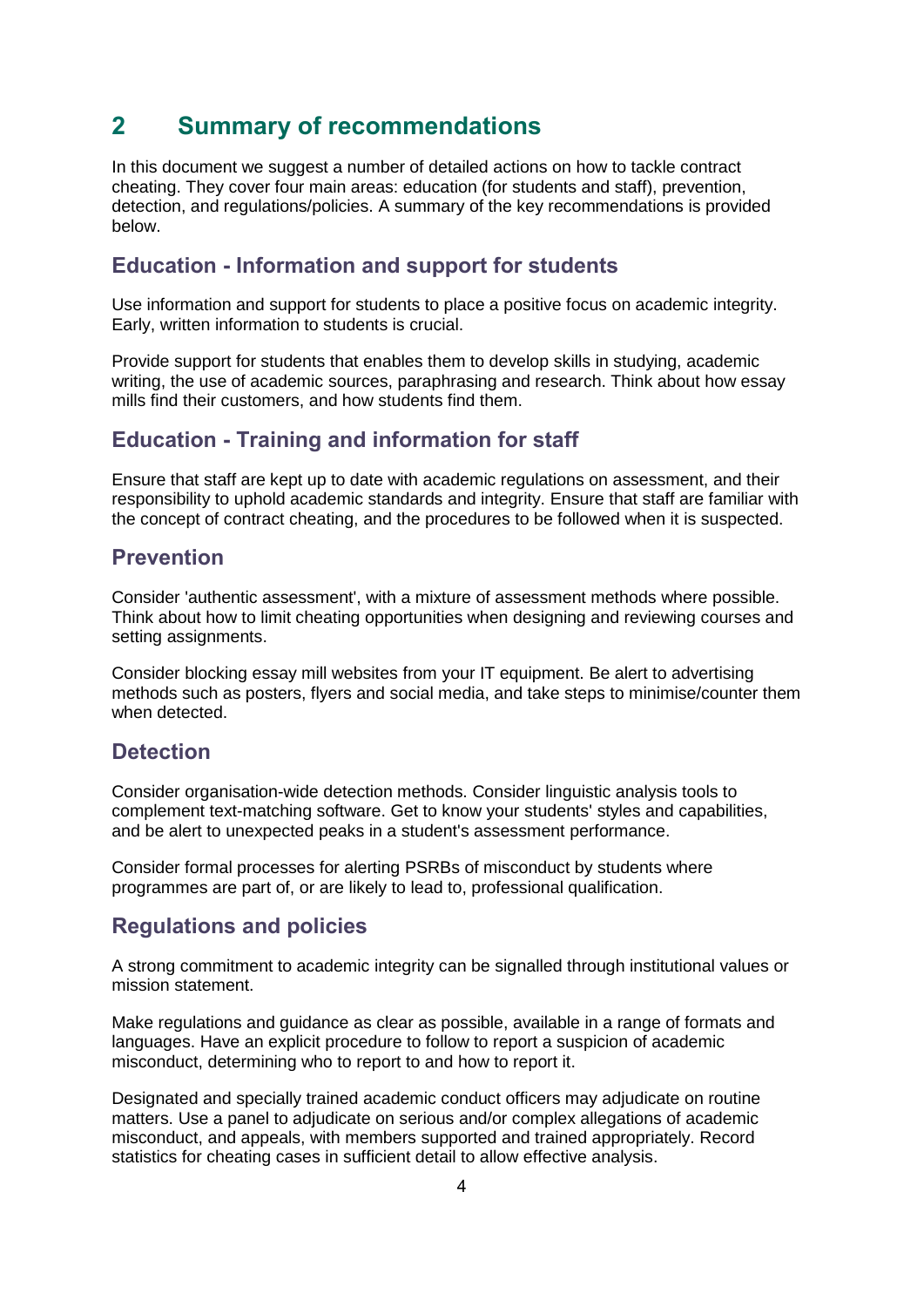# <span id="page-6-0"></span>**3 Background**

## <span id="page-6-1"></span>**Types of contract cheating**

Contract cheating services provide customised assignments with a short turnaround time - shorter if a premium is paid - to specified grades and qualification levels. Companies set up for the purpose of providing contract cheating services have come to be known as 'essay mills'. Despite the term, these companies' products can range from essays to lab reports, reflective journals, dissertations, computer programming, film editing and other services. They range across many disciplines and subjects, and across different assessment types. Students are increasingly being targeted by advertising assuring them that this is acceptable and common practice.

Cheating is not always a commercial issue. It can also involve the sharing of work, without money changing hands, that is subsequently submitted dishonestly as a student's own work; in this guidance we view this as 'collusion'. While collaborative learning is normal and can be a valuable part of the learning experience, this guidance is concerned with third-party assistance that crosses the line into cheating; in other words, collusion with a paid-for element.

Some third parties will also provide proofreading and copyediting services. While these two services may not in and of themselves constitute cheating, it can depend on scale: major changes can lead to work being submitted by the student that is substantially different from what they originally wrote. Such services can be a gateway to full-scale contract cheating.

## <span id="page-6-2"></span>**Why is contract cheating a threat to standards?**

HE providers have an obligation to ensure that awards that they make meet nationally agreed standards. The Quality Code requires providers to 'operate equitable, valid and reliable processes of assessment<sup>14</sup> in order to achieve this. Reliability in this context means ensuring that assessments accurately reflect or test the extent to which students have achieved the learning outcomes of their programme.

Contract cheating therefore represents a clear threat to providers' ability to assure the standards of their qualifications, and as such to the reputation of UK HE as a whole. Although student plagiarism and ghost-writing have been longstanding aspects of academic misconduct, the recent growth of third parties offering to help students to cheat has raised serious concerns in the sector.

## <span id="page-6-3"></span>**Why does contract cheating happen?**

-

A number of factors allow contract cheating to take place. The two main factors are motivation and opportunity<sup>5</sup> - while there is no evidence to suggest that students nowadays are more motivated to cheat, the prevalence of essay mill websites provides more opportunities.

<sup>5</sup> Beckman T. and Lam H. (2016) Learning Assessment Must Change in a World of Digital "Cheats".

<sup>4</sup> UK Quality Code for Higher Education, *Chapter B6: Assessment of students and the recognition of prior learning:* [www.qaa.ac.uk/assuring-standards-and-quality/the-quality-code](http://www.qaa.ac.uk/assuring-standards-and-quality/the-quality-code)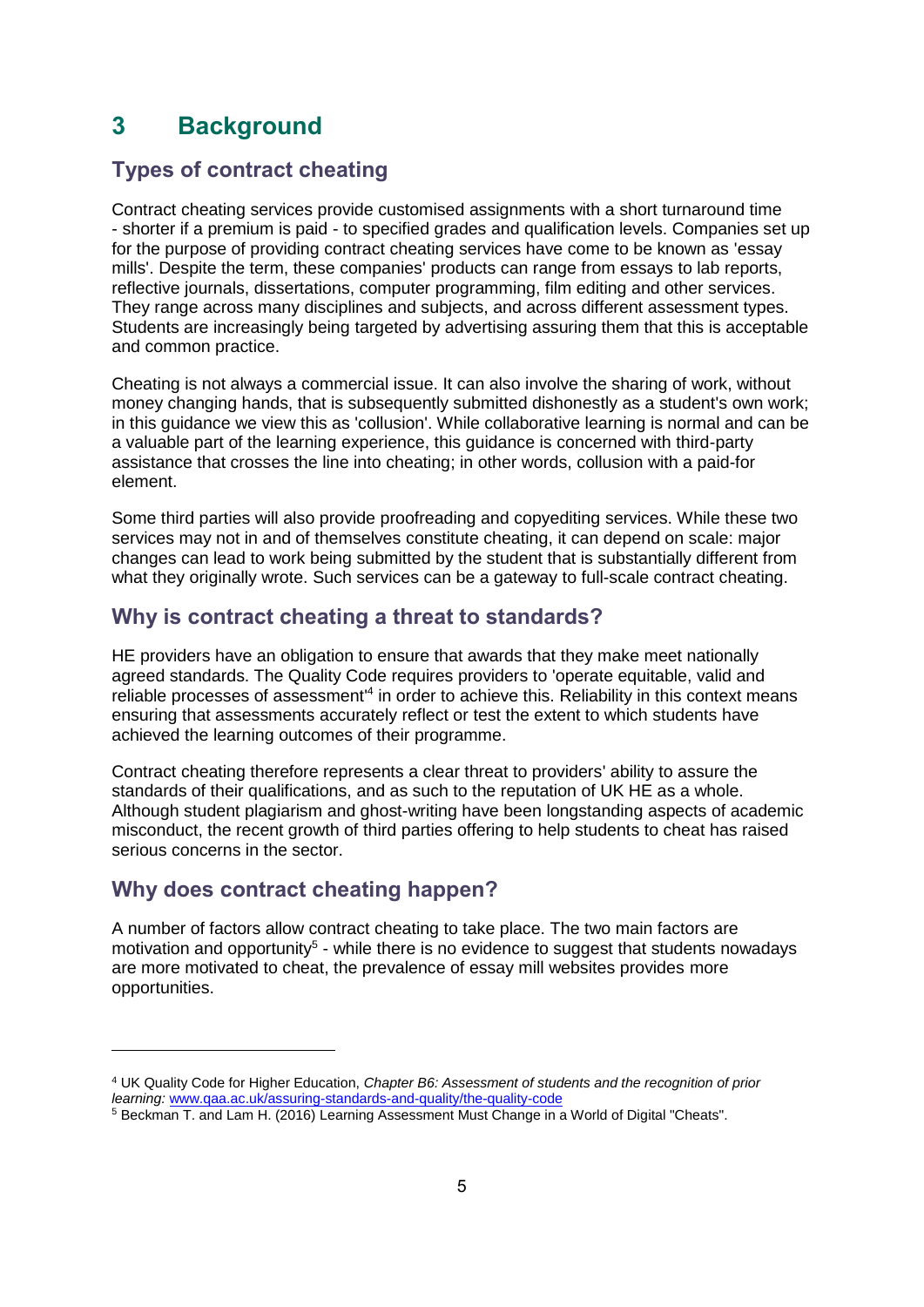As the assignments are custom written, text-matching tools widely used to detect plagiarism are less effective. Amassing strong evidence to challenge such behaviour makes it difficult to prove, and can deter academics from reporting or pursuing suspected cases. The more students escape detection, the more normalised this practice becomes. <sup>6</sup> At present, there is no specific prohibition in law on the operation or use of contract cheating services.

Studies have shown that students who cheat in assessments do so for a wide range of reasons.<sup>7</sup> These can include: not having good research, attribution and essay writing skills; feeling unable to seek support from their providers; lack of confidence, interest or ability in the subject or topic of study; lack of engagement with studies; poor time management; and lack of understanding of an assessment's requirements. Cheating may be habitual behaviour. Some students may have health or personal issues which affect their studies. Students may not understand how inappropriate this type of conduct is or what the consequences can be.

There is a common perception that students studying in another language are more likely to cheat than domestic students, but there is currently no UK data to support this view. There are additional pressures on international students that providers should keep in mind, including difficulties with the English language (which may not be unique to international students), a lack of understanding of assignment requirements, and the perceived approachability of teaching staff.

## <span id="page-7-0"></span>**Contract cheating and professional qualifications**

-

There are clear, significant risks to the public if students are graduating with an award gained after having used contract cheating services, as graduates may be practising with inadequate professional skills. This is especially pertinent in relation to programmes that are professionally accredited or otherwise lead to professional status. Here there is a real risk that contract cheating can endanger property, liberty, and lives.

Many PSRBs have a statutory duty to consider the character and suitability of anyone who wishes to enter their profession. They must ensure that any individual admitted into their profession has, and maintains, the level of honesty, integrity and professionalism expected by the public, and does not pose a risk to the public or profession. The exact nature of the requirement will vary according to the particular rules of the PSRB, and the nature of the profession.

When it comes to demonstrating a level of honesty, students need to be made aware of the seriousness of contract cheating and the possible negative impact it may have on their future careers as a result.

<sup>6</sup> Glendinning, I. (2017) Scorecard for Academic Integrity Development: Benchmarks and evaluation of institutional strategies. Conference proceedings for Plagiarism Across Europe and Beyond 2017 May 24-26, Brno, Czech Republic, pp 25-34.

 $7$  Newton, P. (2015) Academic integrity: A quantitative study of confidence and understanding in students at the start of their higher education. *Assessment and Evaluation in Higher Education*. 41 (3), pp. 482-497; Brimble, M. Why Students Cheat. An Exploration of the Motivators of Student Academic Dishonesty in Higher Education. In *Handbook of Academic Integrity*. Ed. T. Bretag. Singapore: Springer Singapore, pp.365-382; Foltýnek, T., Dlabolová, D., Glendinning, I., Lancaster, T. and Linkeschová, D. (2017) South East European Project on Policies for Academic Integrity. A study commissioned by Council of Europe Pan-European Platform on Ethics, Transparency and Integrity in Education (ETINED).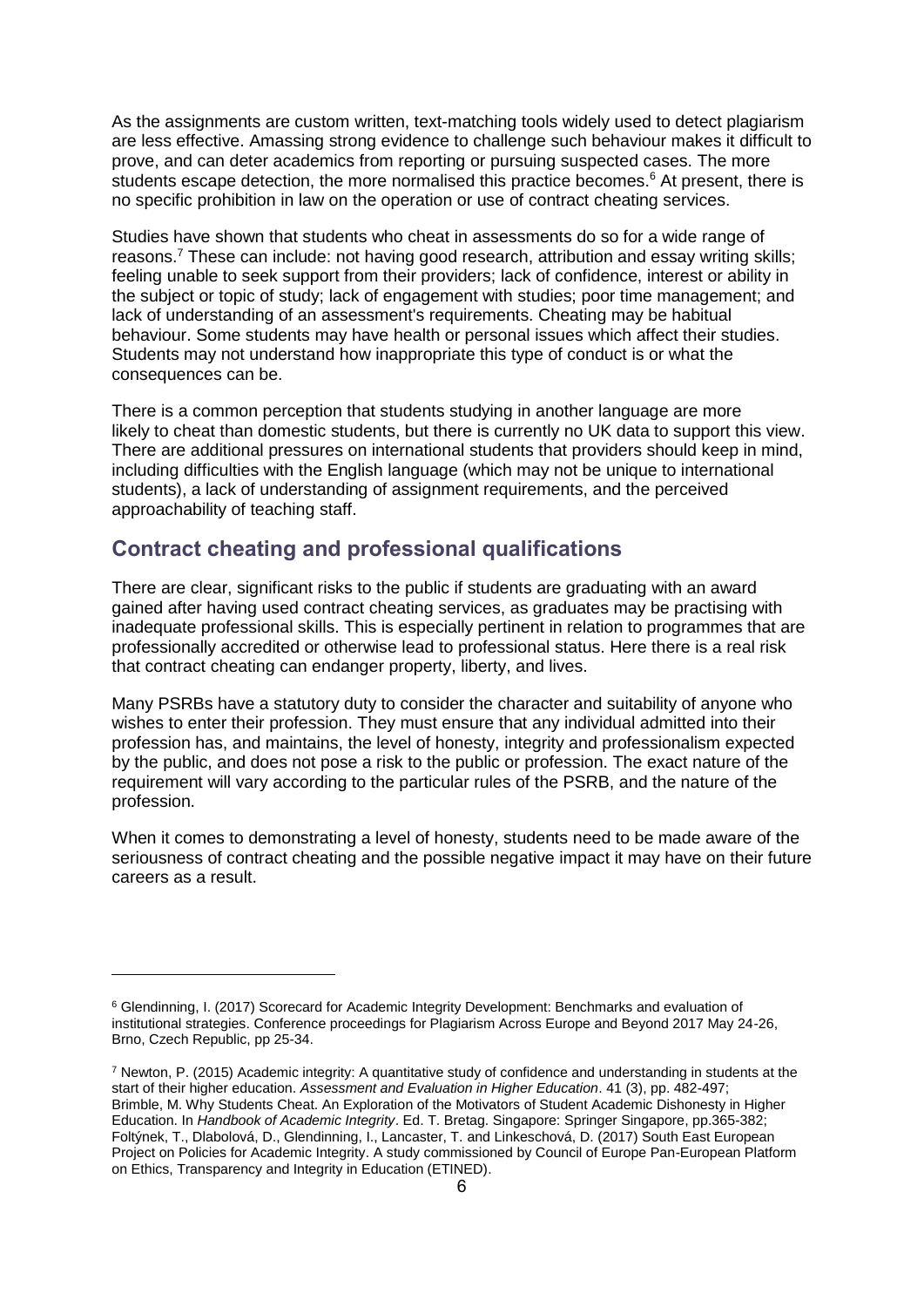Students should be made aware that their application to be admitted into a regulated profession may be put at risk if they have committed and/or have been judged by a provider to have committed a deliberate assessment offence, which amounts to plagiarism or cheating, in order to gain an advantage for themselves or others.

## <span id="page-8-0"></span>**The recommendations and action points in this guidance**

In this guidance, we recommend an approach where providers adopt a culture of academic integrity, underpinned by a strategy for encouraging scholarship and discouraging all forms of academic misconduct. A crucial part of the institutional deterrence framework is the adoption of strong, clear, transparent and consistently applied policies, combined with fair and proportional sanctions.

Investigating and prosecuting instances of cheating can be highly time consuming and expensive. Reducing the most serious types of misconduct before they occur will free up resources and allow institutions to focus on education and support.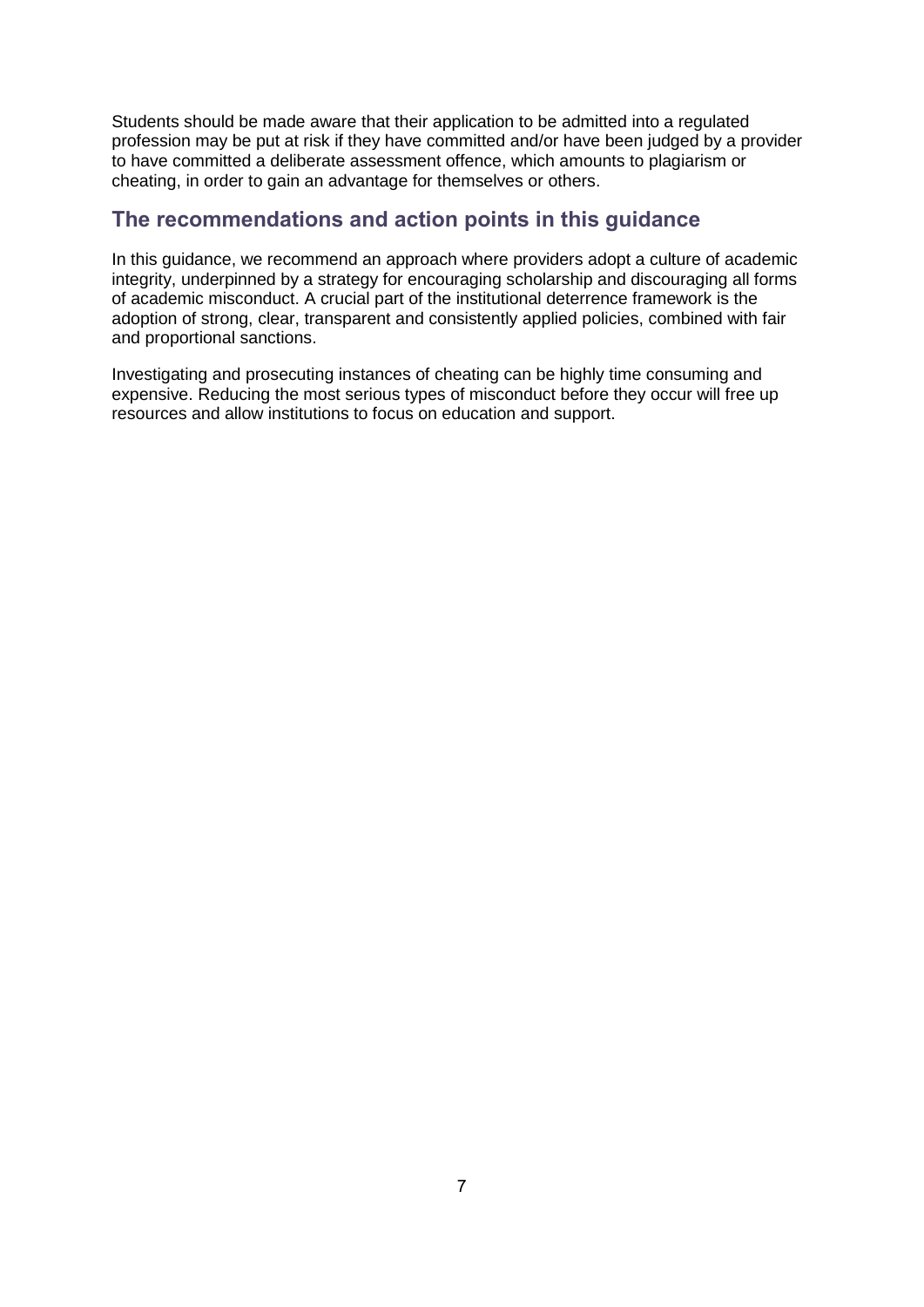# <span id="page-9-0"></span>**4 Education**

## <span id="page-9-1"></span>**Information for students**

Quality student information and support are central to any strategy aimed at encouraging academic integrity and reducing contract cheating. Providers can foster academic integrity through promoting scholarly institutional values, engaging in dialogue with the student community and ensuring that academic and professional staff are aware and aligned with a set of common aims and objectives.

It is helpful to give students clear information, in writing and verbally, on the importance of academic integrity and the need for honesty, as well as the likelihood of detection and the potential consequences of cheating. This should happen early, but it may not be wise to rely on 'frontloading' all the information at induction. It will be beneficial to have discussions with students about cheating, the fact that it is unacceptable, and that the provider will not tolerate it, whenever opportunities arise. This may be at the start of each programme, year and/or term, as well as whenever tasks and assignments are set.

Providers should consider discussing ethics and the expectations of professions with students. It will be helpful to highlight the public interest in academic integrity to those on professional courses. On non-professional courses, there will still be opportunities to strengthen a culture of honesty and to prepare students for the expectations of the workplace.

At the earliest possible stage, and reinforced where necessary, providers should draw to the attention of students on programmes leading or closely related to professional status (law, medicine, or engineering, for example) the fact that they may be obliged to report any findings of misconduct to relevant PSRBs.

Students will benefit from understanding the measures that you use to identify contract cheating. In the same way that widespread use of text-matching software discourages cutting and pasting, students need to know that the provider takes these issues seriously and that there is a high likelihood of being caught if they were tempted to cheat.

## **Declarations**

Requiring students to sign declarations stating that all work is original and plagiarism-free may not prevent dishonesty, but may remind students of the importance of honesty and the potential consequences of cheating. Providers can consider how to make this an effective intervention.

### **Familiarity with students' work**

Teaching staff may want to make clear to students that they will become so familiar with their work that examples of cheating will be obvious in terms of style, ability, attitudes, and confidence. One-to-one or small group tutorials will help to reinforce this message.

## **Peer attitudes**

Students will benefit from knowing their peers' attitudes to cheating. Students have a clear stake in ensuring that the hard work and dedication demonstrated by the majority is not undermined by the minority who seek to claim an unfair advantage.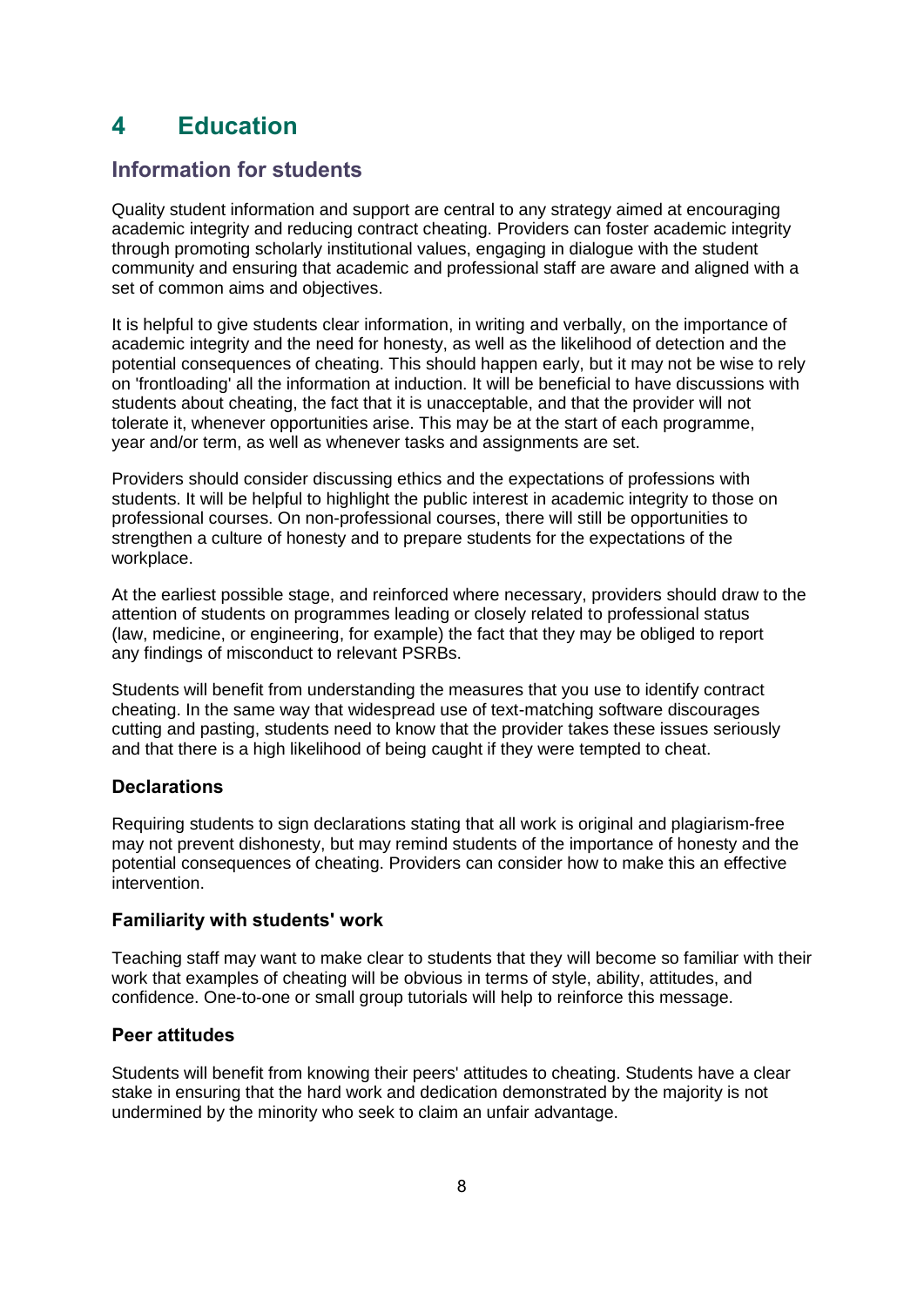It is important to actively involve students. Guidance will be most impactful if the local students' union champions it, and hosts information and advice on its web pages.

Student information should highlight whistleblowing processes, and detail what these are.

- $\checkmark$  Place a positive focus on academic integrity, not just a negative focus on misconduct
- $\checkmark$  Give written information to students on the importance of academic integrity, and consequences of cheating
- $\checkmark$  Provide information that focuses specifically on the implications of using third-party assistance in cheating
- $\checkmark$  Information should be included in the student handbook, codes of conduct and programme documentation
- $\checkmark$  See the companion pieces to this quidance (information for students, and for students' unions) for examples of how to engage with students
- $\checkmark$  Provide early information, reinforced at appropriate times throughout programmes
- $\checkmark$  Consider the effectiveness of student honesty declarations
- $\checkmark$  Be clear about the measures you use to detect cheating
- $\checkmark$  Essay mills offer products at all qualification levels, so avoid focusing entirely on the undergraduate stage
- $\checkmark$  Be aware of the diverse needs of your student body and offer information in a range of formats and languages as appropriate
- $\checkmark$  Make students aware that, where they are studying on accredited programmes or programmes that lead to professional status, any findings of cheating will be reported to the relevant professional body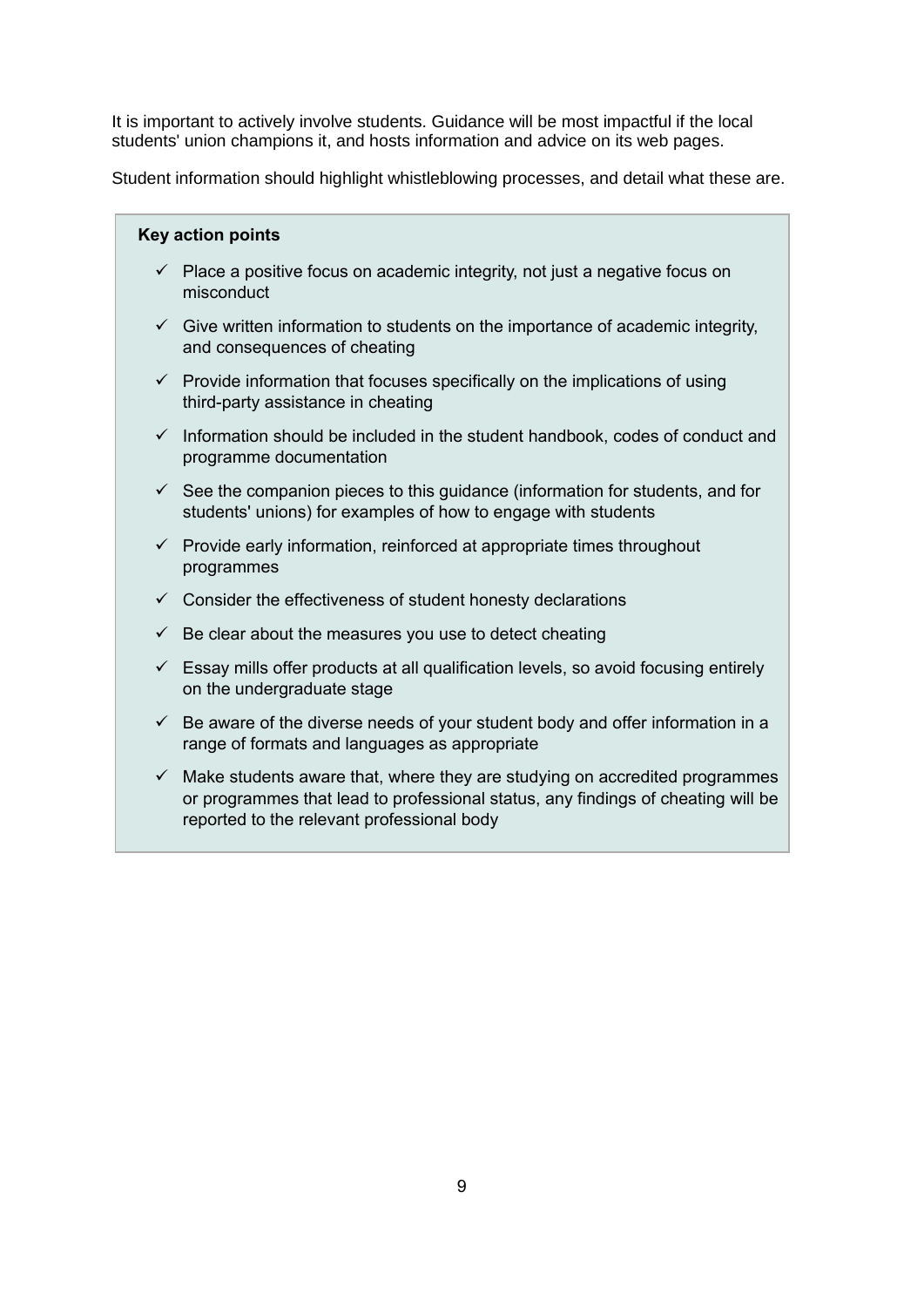## <span id="page-11-0"></span>**Support for students**

As well as information, students need to receive support to gain the necessary skills for studying, academic writing, use and acknowledgement of academic sources, correct referencing, paraphrasing and research, to enable them to succeed without resorting to contract cheating. Information and tutorials on these topics should be relevant to the programme of study.

Given the diversity of experiences that students may have been exposed to prior to joining a UK HE institution, it cannot be assumed that students have such skills already. Students with little or no previous experience of academic writing and independent study, especially where English is not their first language, will need time and guidance to give them a fair chance to reach their potential.

### **Timing**

Training and support for students should be scheduled for when it is most relevant, for example when they are preparing for their first assignment. Ideally, it will be delivered in small tutorial groups, but whether the group is large or small, it should be delivered in a supportive manner by academic staff who understand the complexities of this topic and the associated institutional policies.

A focus on student transitions is helpful. Preparing new students for HE assessment, which may be more demanding than they are used to, can minimise the temptation to cheat among inexperienced students. Such preparation could take the form of information provision, tutorials, and formal and informal feedback.

Study skills are best assimilated and understood by students when embedded within the curriculum through timetabled sessions. Students may be supported in their learning development through instructional tools. Providers may consider reiterating messages relating to honesty at meetings with groups of students.

### **Types of support**

Students themselves can be asked to support campaigns to counter contract cheating. Providers may train students to serve as academic integrity champions or ambassadors, who can signpost and support students at risk of using contract cheating services.<sup>8</sup>

It is important to think about why students cheat, the ways in which essay mills find students, and how students may find them, as well as other third parties who might be involved in cheating. It is common for essay mills to mislead students into believing that using their services are acceptable and common practice. Some essay mills are now tailoring emails to suggest that the provider is either providing the services or supportive of them.

Providers should consider the needs of students with English as a second language when promoting and developing their support services.

Providers should, through induction, set out what type of support is made available to their students so that there is no uncertainty about whether any assistance offered is legitimate. State clearly who they should talk to for help. Students have a responsibility to check with

<sup>&</sup>lt;sup>8</sup> Fallon, J., Wellman, N. and Awdry, R. (2012) Now are we all on the same page? Strategies for engaging students. 5th International Plagiarism Conference Proceedings, Newcastle 2012.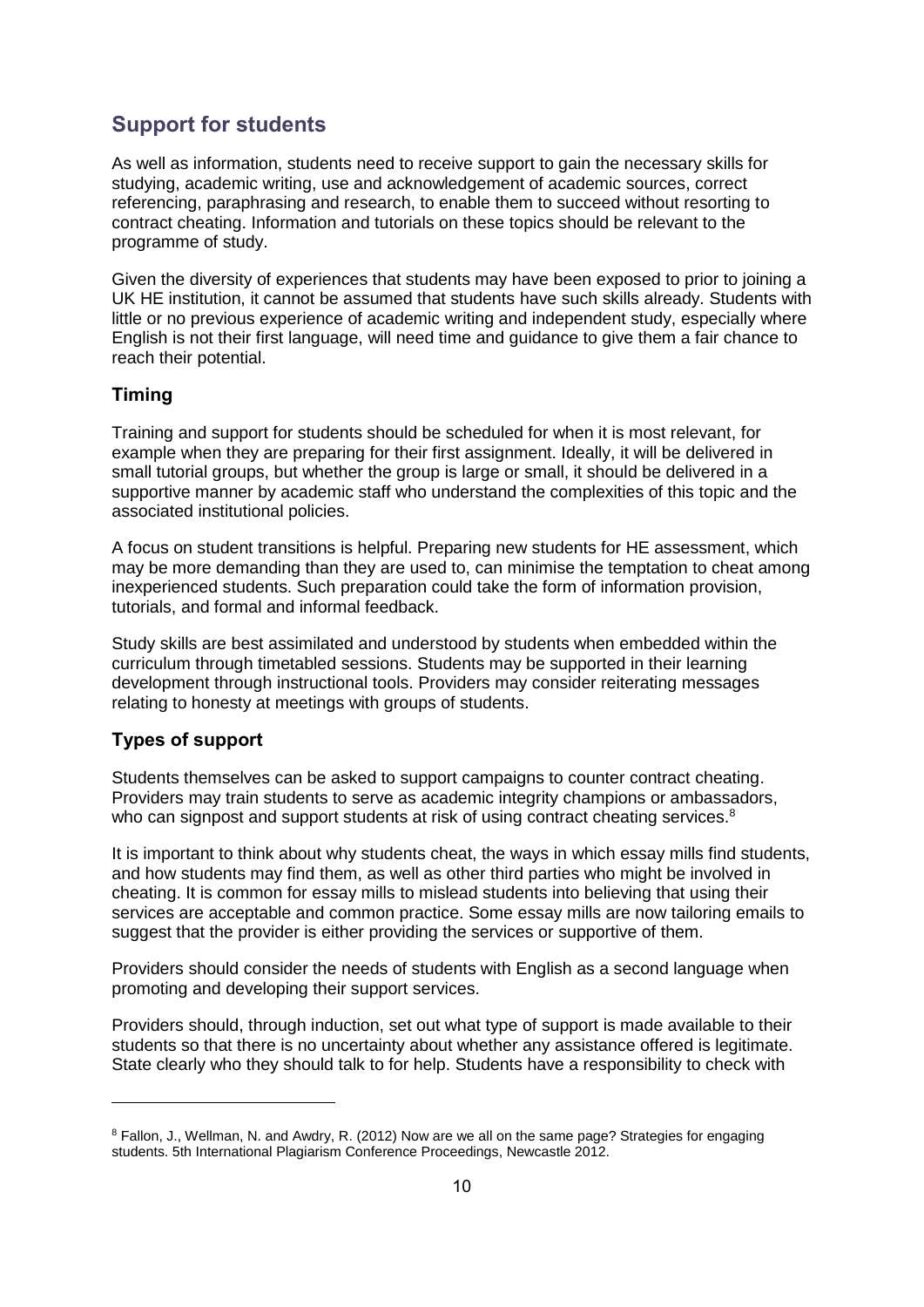their personal tutor/equivalent if they are uncertain about the legitimacy of any support offered to them.

Students may ask a friend or relative to complete the work for them if they feel unable to cope, or students from previous years on the same course may offer a service to students. Awareness of these behaviours, as well as essay mills' tactics, will help those supporting the students, whether academics, professional staff or student mentors, to be effective in offering advice.

It may be helpful to consider ways of engaging further with local schools and further education providers to encourage the development of good academic skills and academic integrity prior to entering HE. Useful areas to focus on might be writing and referencing skills, as well as how to paraphrase and interpret ideas. The ICAI publishes resources aimed at developing a culture of integrity for schools.

#### **Key action points**

- $\checkmark$  Provide support for students to enable the development of skills in studying, academic writing, use of academic sources, paraphrasing and research
- $\checkmark$  Be mindful of students' diverse needs, such as where English may not be their first language
- $\checkmark$  Time student support activities relevant to academic integrity carefully; think about when they will be most effective
- $\checkmark$  Embed the tuition of study skills throughout the curriculum
- $\checkmark$  Think about how to involve students in spreading the integrity message
- $\checkmark$  Take every chance to reiterate the integrity message
- $\checkmark$  Be clear about the support that is on offer for students who feel under pressure
- $\checkmark$  Think about how essay mills find their customers, and how students find them
- $\checkmark$  Consider working with schools and further education providers to encourage solid academic skills and academic integrity

#### **Case study**

Less formal ways of engaging with students can also be effective; the contract cheating awareness week run by Deakin University's Students Association in Australia, with a wheel-based Contract Cheating Game, is a novel example. <sup>1</sup> The University deliberately used the colours of its sports teams for the branding of its anti-contract cheating materials, to associate the pride the students have for their teams with integrity in their academic work. The awareness week activities have their own web resources, linking with the University's own pages on academic misconduct and penalties.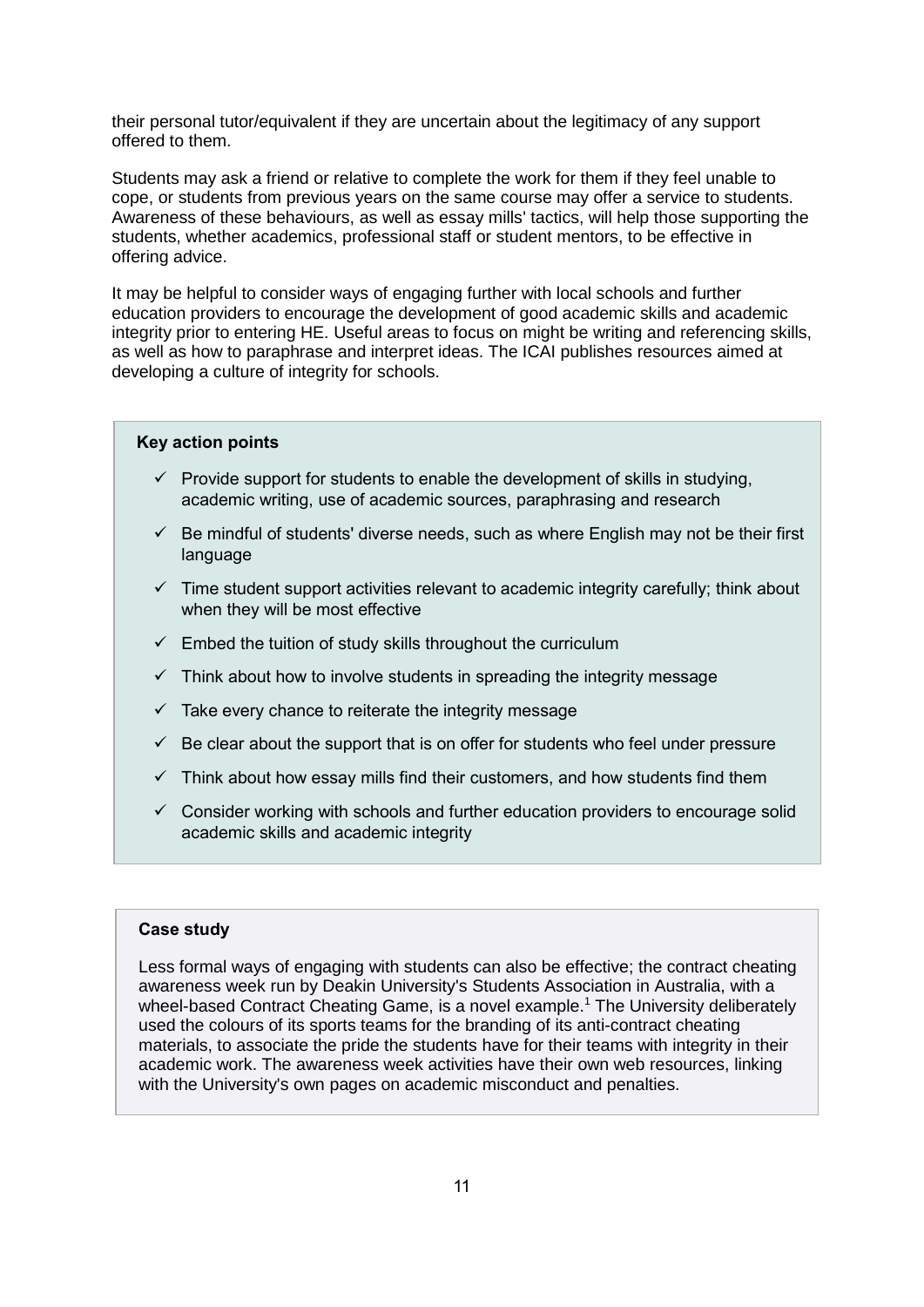## <span id="page-13-0"></span>**Training and information for staff**

All training that providers offer to their staff relating to learning, teaching and assessment design should involve the consideration of academic integrity.<sup>9</sup>

All members of the academic community (students, academic staff, leadership, management and professional staff) need to be familiar and kept up to date with the academic regulations that apply to all forms of assessment, and their roles and responsibilities in upholding academic standards and maintaining academic integrity.

#### **Positive emphasis on integrity**

It is important to place a positive emphasis on academic integrity, rather than focusing on issues of plagiarism and other forms of cheating. This might include understanding the reasons why students might commit misconduct and finding ways to address them.

Providers should nonetheless ensure that all relevant staff are familiar with the concept of contract cheating, the signs to look for, and the procedures to be followed when contract cheating is suspected. Training in this area is, again, best integrated within general training about teaching in higher education<sup>10</sup> rather than just a separate session on rules and regulations, and should be available to all staff who may be involved in any investigation.

#### **Assessment methods**

Staff should have opportunities to consider the design and use of resilient assessment methods, or methods that are more resistant to the challenges of contract cheating. Such methods are also likely to promote deeper learning while developing a wider range of skills, many of which will be valuable for future employability.

A basic principle is to ensure that programmes of study include assessments that allow students to demonstrate their learning practically, in a face-to-face format where possible. Examples include oral presentations (including presentations of written work); practical, authentic assessments; placements; contextually specific, personalised assessments; peer assessment; and narrated video presentations.<sup>11</sup>

An increase in the use of formal written examinations may reduce some aspects of contract cheating but care should be taken if considering this approach. Formal written examinations may not be the most appropriate methods for assessment of many types of learning, and examinations are also subject to misconduct challenges.

Some, but not all, of the above examples of assessment will work for distance learners. Providers will need to pay particular attention to this mode of study when thinking about limiting contract cheating risks.

<sup>&</sup>lt;sup>9</sup> Ransome J. and Newton P.M. (2017) Are we educating educators about academic integrity? A study of UK higher education textbooks. *Assessment and Evaluation in Higher Education*. March 2017, pp. 1-12.  $10$  Ransome J. and Newton P.M. (2017) Are we educating educators about academic integrity? A study of UK higher education textbooks. *Assessment and Evaluation in Higher Education*. March 2017, pp. 1-12.

<sup>11</sup> Newton, P.M. and Lang C. (2016) Custom essay writers, freelancers, and other paid third parties. In *Handbook of Academic Integrity*. Ed. T. Bretag. Singapore: Springer Singapore, pp. 249-271.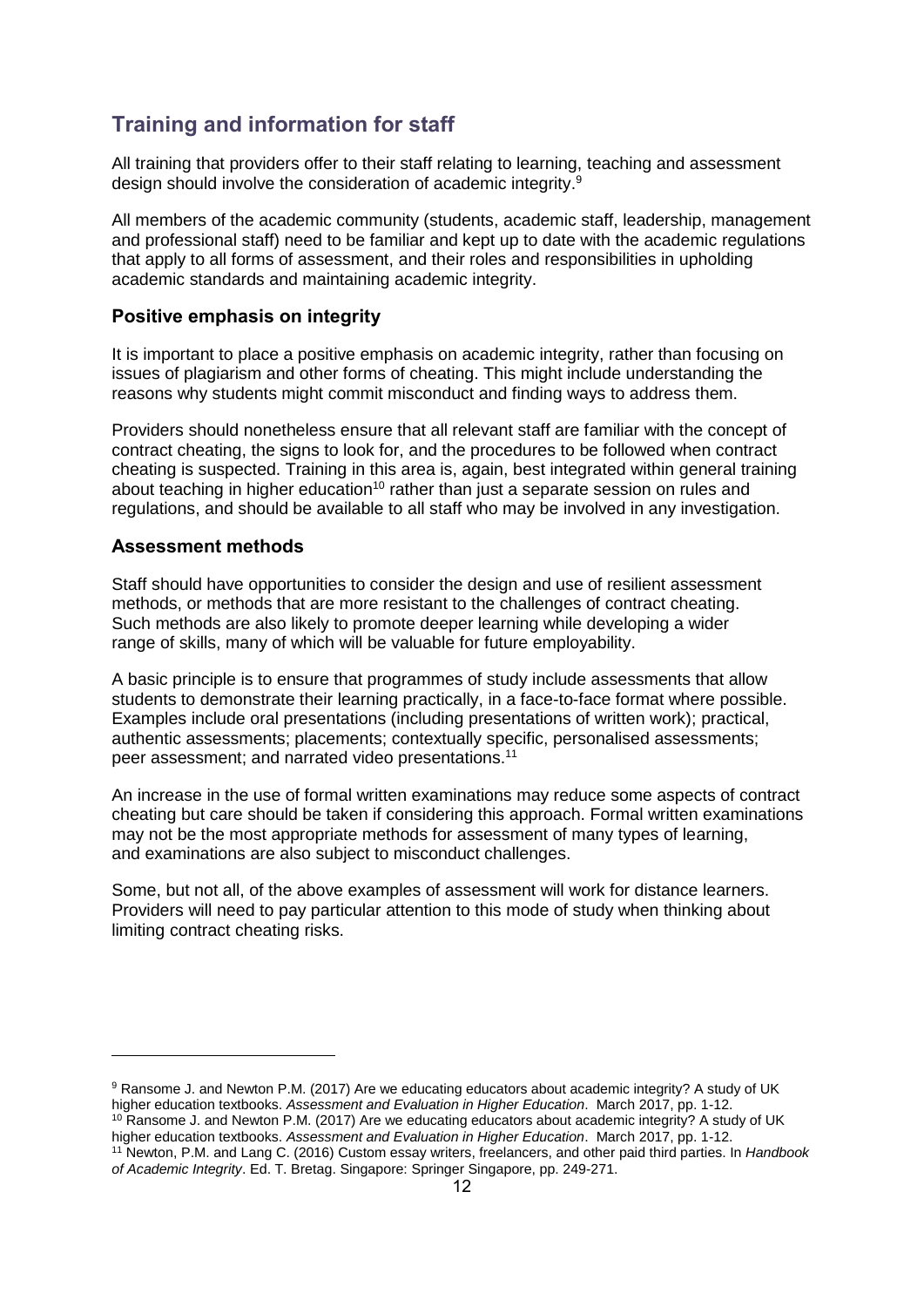- $\checkmark$  Ensure that staff are kept up to date with academic regulations applying to assessment and their responsibility to uphold academic standards and integrity
- $\checkmark$  Integrate academic integrity into staff training on learning, teaching and assessment design
- $\checkmark$  Place a positive emphasis on academic integrity, ensuring that staff understand the reasons why students might commit contract cheating
- $\checkmark$  Provide training to academic staff on the design and use of resilient assessment methods
- $\checkmark$  Ensure that all relevant staff, especially those involved in any investigation, are familiar with the concept of contract cheating, and the procedures to be followed when it is suspected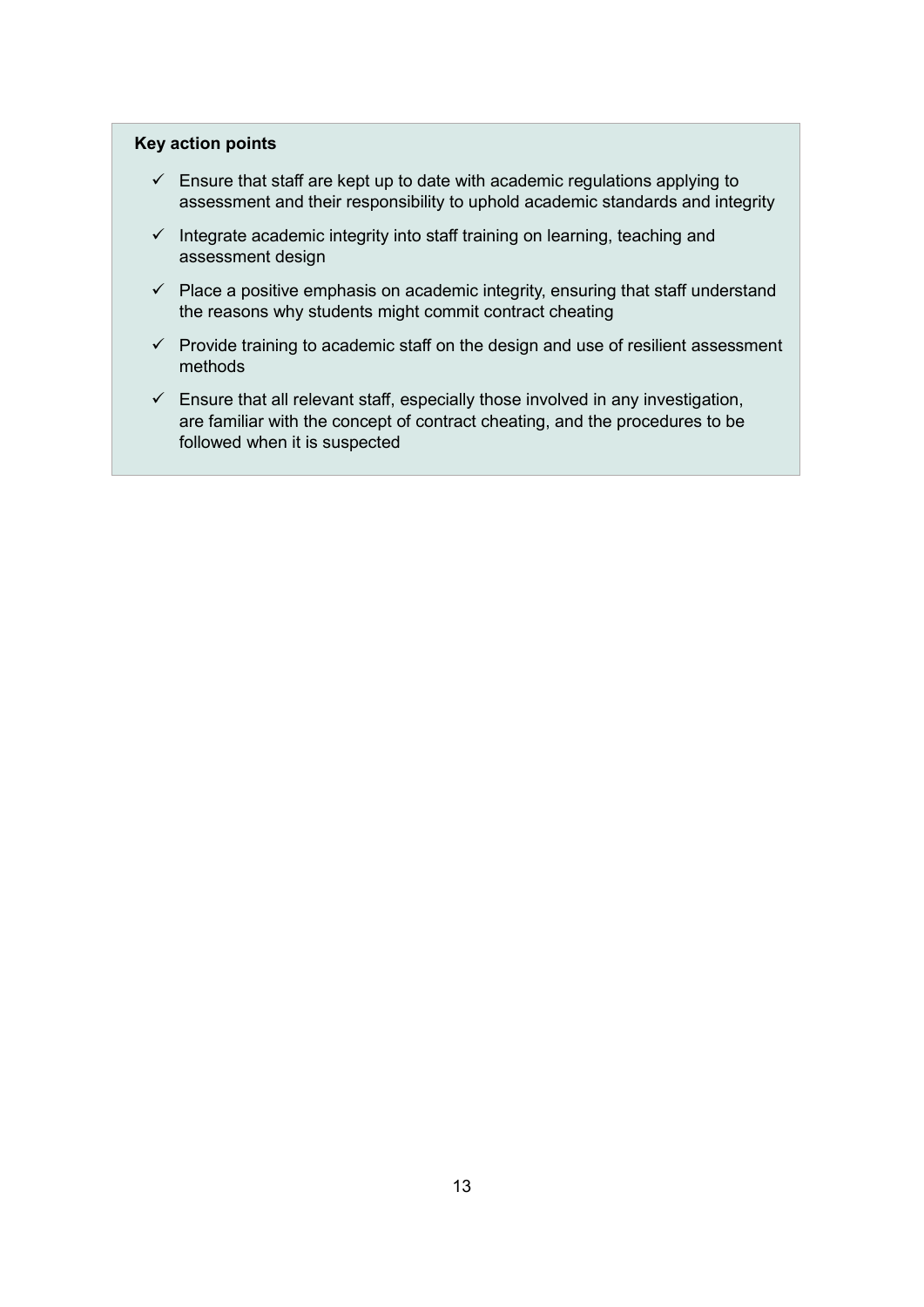## <span id="page-15-0"></span>**5 Prevention**

Providers should be aware that, while it may be possible to remove all opportunities to cheat from HE assessments, approaches that focus on eradication rather than minimisation can be impractical, prohibitively expensive and, most importantly, harmful to the learning experience.

That said, there is much that providers can do to reduce the opportunities for students to behave dishonestly when under assessment, and to prevent organisations and individuals from profiting from such behaviour.

## <span id="page-15-1"></span>**Assessment design**

Assessment forms a crucial part of the learning process, and is the way in which providers satisfy themselves that students have achieved a programme's learning outcomes. Both of these purposes are compromised by cheating but sound design can help to minimise instances of cheating.

'Authentic assessment' is a term used to describe assessment methods that are more reflective of the ways in which students will actually use the knowledge they learn (practical exams or face-to-face assessments, for example). Arguably such assessment methods are harder to contract out.

Providers should consider using a mixture of assessment methods, controlled and 'uncontrolled' (where no environment or time conditions are set), written and oral, clinical, presentations and portfolios, as well as group and peer assessment.

A fundamental rethinking of the format and processes, even the structure of programmes, is a more extreme response to the threat of contract cheating but can provide a valuable opportunity to consider how best to 'design out' cheating in this way. Changing assessment methods in the ways suggested in this report is also likely to have the benefit of improving assessment generally by focusing on what students can do, rather than what they write about.<sup>12</sup>

## <span id="page-15-2"></span>**Deadlines**

The view that shortening the time available to students to complete assignments will make cheating less likely is becoming less prevalent, and the evidence supports this shift. Essay mills and their ghost-writers are more than prepared to offer very short turnaround times for high level and 'high standard' assignments - the only difference is a higher charge.

## <span id="page-15-3"></span>**Minimising risks in written assessments**

Written assessments completed in the student's own time, while valuable, well established and relatively low cost to operate, have the potential to provide the greatest risks of cheating.

Providers can reduce this risk by setting specific assignments that enable easier cheating detection, with 'checkpoints' or early drafts where research and findings can be discussed,

<sup>&</sup>lt;sup>12</sup> Newton, P.M. and Lang C. (2016) Custom essay writers, freelancers, and other paid third parties.

In *Handbook of Academic Integrity*. Ed. T. Bretag. Singapore: Springer Singapore, pp. 249-271.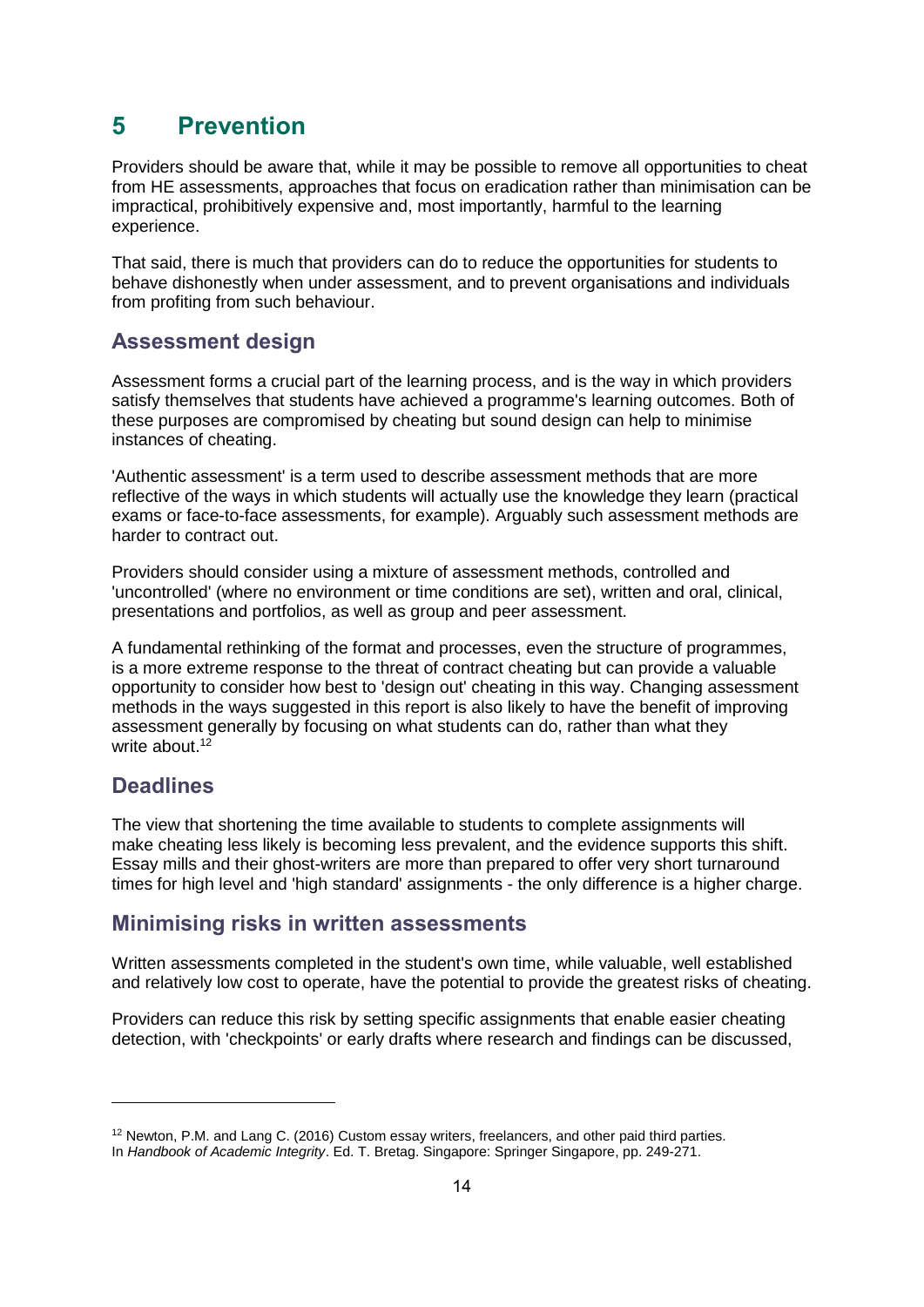including presentation requirements, online testing, workplace attestation, group work, and the use of 'in class' IT equipment.

- $\checkmark$  Consider 'authentic assessment'
- $\checkmark$  Use a mixture of assessment methods
- $\checkmark$  Don't rely on short deadlines to limit contract cheating
- $\checkmark$  Think about how to limit cheating opportunities when designing or reviewing courses and setting assignments
- $\checkmark$  Set specific assignments, with 'checkpoints' for research and findings discussions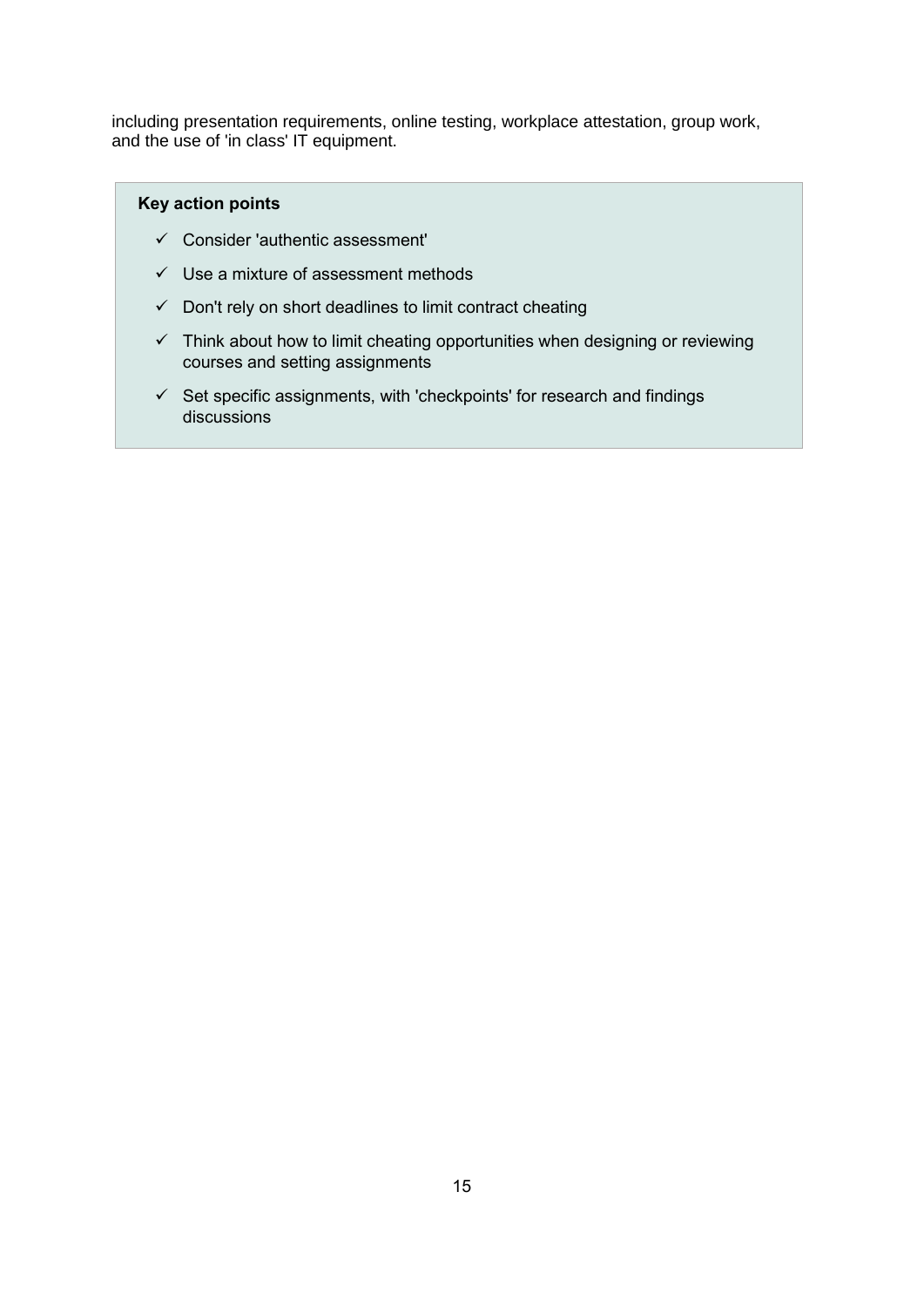## <span id="page-17-0"></span>**Blocking essay mills, disrupting advertising, HR policies**

#### **Blocking access to essay mill websites on campus**

A strategy that providers may wish to consider is blocking access to essay mills from computers and Wi-Fi systems on their property. Attempts to access essay mill sites would be met with a message that access is prohibited, and that if the student is having difficulty completing an assignment they should contact their tutor. Providers may also consider warning students that using such sites goes against academic integrity and outlining the consequences of going further.

This will not prevent a student from accessing sites from their own devices. However, if they do try to use providers' systems, the block message will signal that the provider is aware of the sites and reinforce the importance of academic integrity. Where providers do not block sites, and students are able to access essay mills from their systems, the opposite impression may be given.

#### **Disrupting opportunities to advertise**

The advertising activity of essay mills has increased in recent years. Advertising space has been purchased on search engines and in Tube stations, flyers and business cards are handed out on campuses, social media accounts target students who say they are struggling with assignments, and in some cases mailing lists from providers have been obtained by mills and used for direct emails. Providers should be alert to these methods, including any advertising that takes place in languages other than English, and consider ways of removing this kind of advertising when it occurs.

While posters can be removed, and pamphlet distributers can be asked to leave a providers' property, social media or email contact can be harder to counter. If activity is detected, providers could use their own social media and email accounts to contact their students, directly or indirectly, warning them about contact from particular sites and companies and re-stressing the need for academic integrity.

#### **Preventing academic staff from becoming involved**

There is currently little solid evidence to suggest that academic staff and PhD students are engaged in the provision of cheating services to students. However, there is some anecdotal evidence, and a theoretical risk of this happening.

Providers may wish to consider making explicit within each staff contract that assisting a student to commit an academic offence, or ignoring evidence of misconduct, would be cause for a staff disciplinary investigation.

A more straightforward approach is for providers to make the act of 'supply' an explicit offence within their disciplinary procedures, which are separate to the contract and can be adjusted more easily.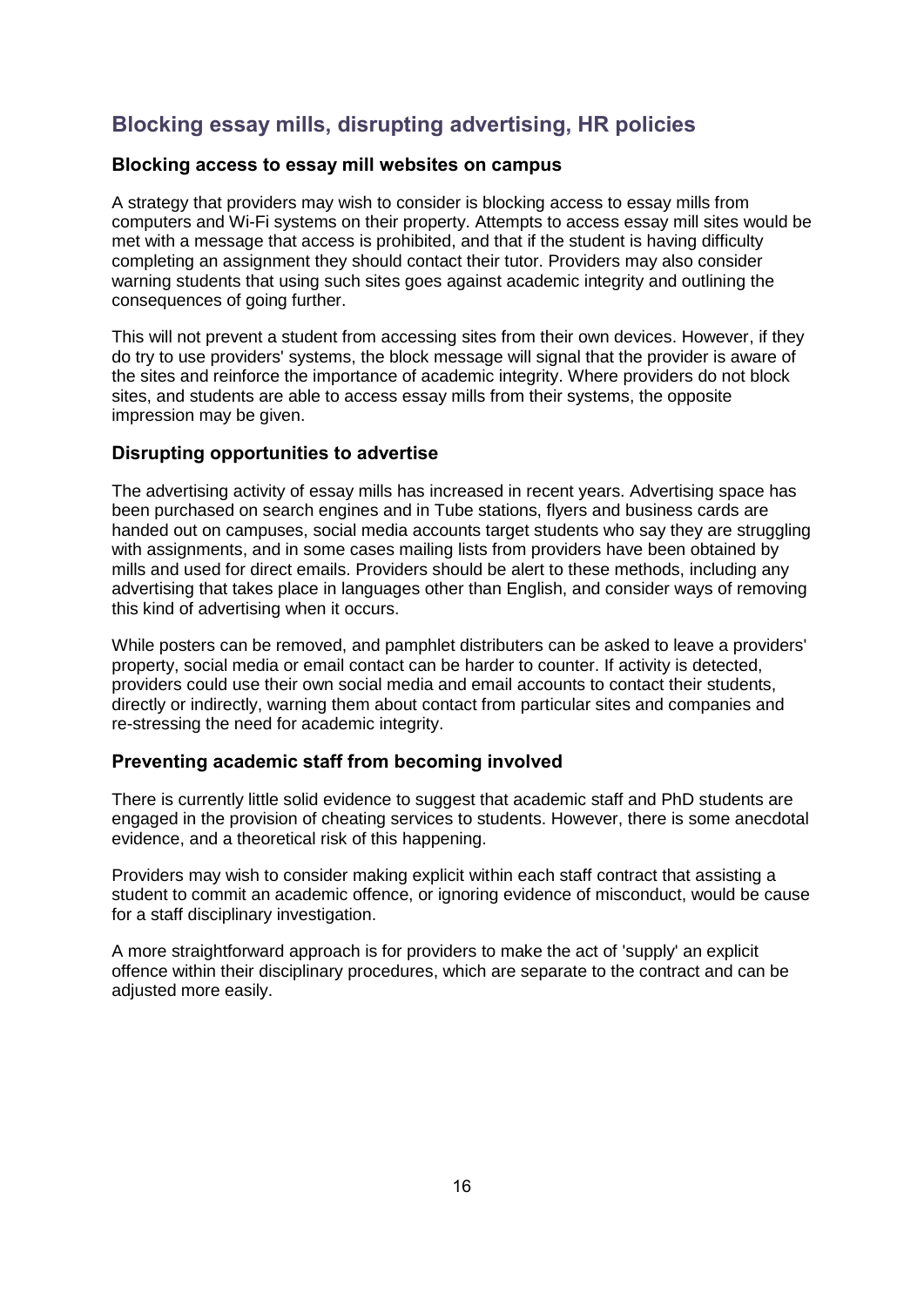- $\checkmark$  Consider blocking essay mill websites from your IT systems
- $\checkmark$  Use blocking messages to reiterate information around academic integrity and where the student should seek support if they are struggling
- $\checkmark$  Be alert to advertising methods like posters, flyers and social media, and take steps to minimise/counter them when detected
- $\checkmark$  Make explicit to staff the implications of assisting students to commit academic offences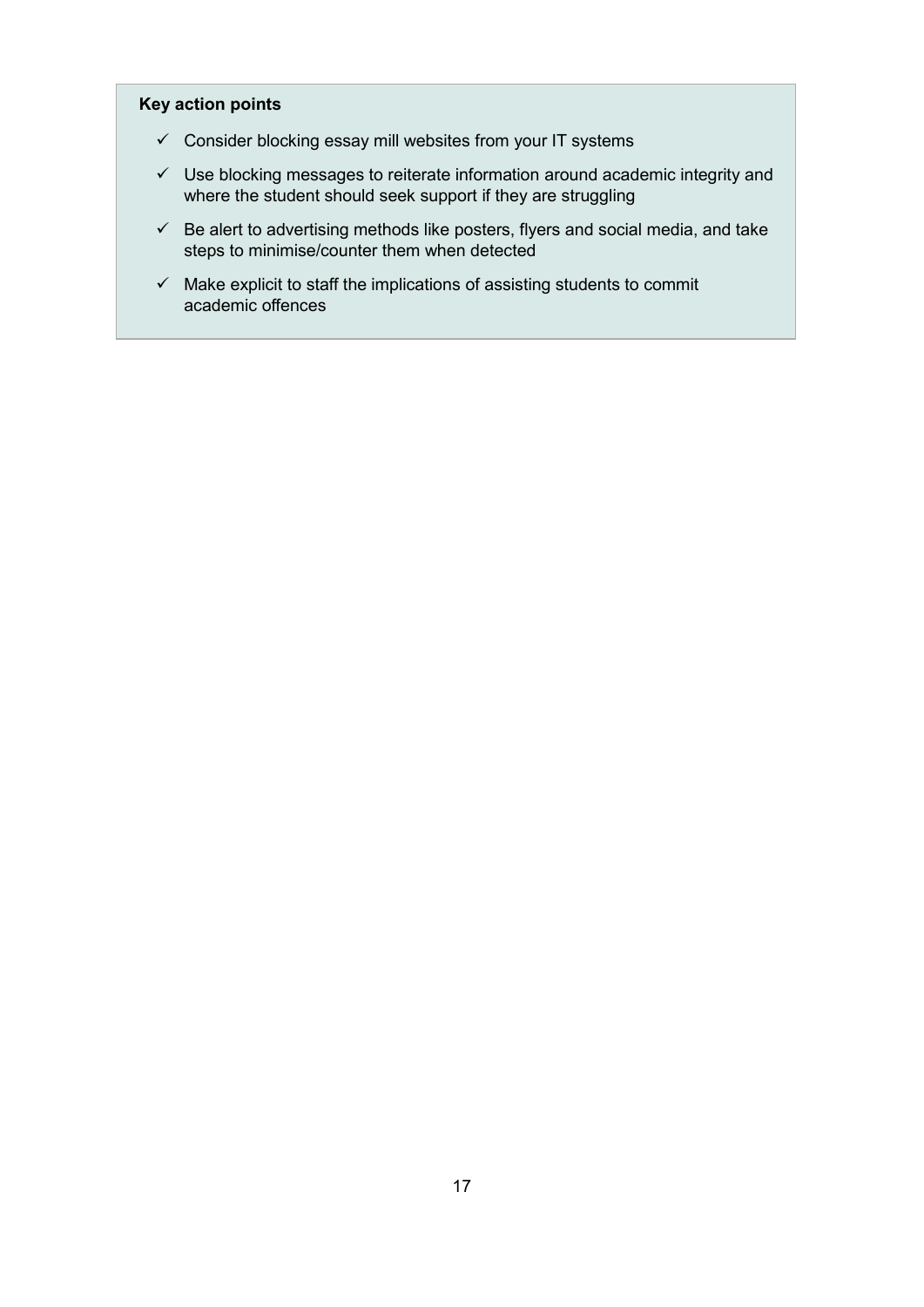# <span id="page-19-0"></span>**6 Detection**

## <span id="page-19-1"></span>**Interviews, online searches, detection software**

Although the detection of individual instances of cheating is a responsibility of academic staff, it can be helpful to document the procedures and techniques that staff use provider-wide so that this information can be shared. Leaving departments, and especially individuals, to develop their own detection methods will be less effective and will not achieve consistency. Written procedures, flowcharts, checklists and suggested phrases for staff to use when confronting students whom they suspect of cheating are all helpful.

Where there is a reticence on the part of staff members to challenge where cheating is suspected, a significant cultural change may be needed.

#### **Interviews**

An effective way of detecting third-party written assignments is to interview the student after the work has been assessed. The use of viva assessment is commonly used in HE but it is not practical to put these in place for every assignment on every course. Random sampling may detect some instances of cheating, and would also serve as a deterrent. A pragmatic approach would be to require an interview as part of an investigation process to establish evidence for decisions.

### **Active searching online**

Knowing how essay mills operate is helpful when thinking about detection methods. Typically, a student will commission an assignment through an online essay mill, but the production of that assignment will be outsourced by the mill, usually using legitimate copywriting websites where writers bid for pieces of work. The student/essay mill elements of the transaction will not be searchable, but the essay mill/writer bidding elements may be.

Something as simple as searching for your assignment titles online after you set them may show instances of students trying to commission answers and alert you to the likelihood of cheating. It may also benefit providers to become familiar with the main copywriting sites.

RSS feeds are used by assignment writers to aggregate results from copywriting sites where commissions that may interest them become available. Some providers in Australia have been using RSS feeds in the same way, but to alert them when their assignments are being commissioned.

### **Detection software**

The typical view on contract cheating is that it cannot be picked up by existing 'plagiarism detection' software solutions as the work is normally bespoke and unlikely to use copied text. This may be true, but the outsourced writers may resort to plagiarism themselves and '100 per cent plagiarism free' guarantees are made by individuals and organisations that operate in an ethically dubious space. Traditional plagiarism may still occur within third-party supplied assignments, and normal text-matching checks should still be made.

New software solutions are being developed in the area of stylometry, using linguistic analysis for text analysis and authorship attribution. Their usage and effectiveness is not currently clear, but this is an area that providers may want to pay attention to as it develops.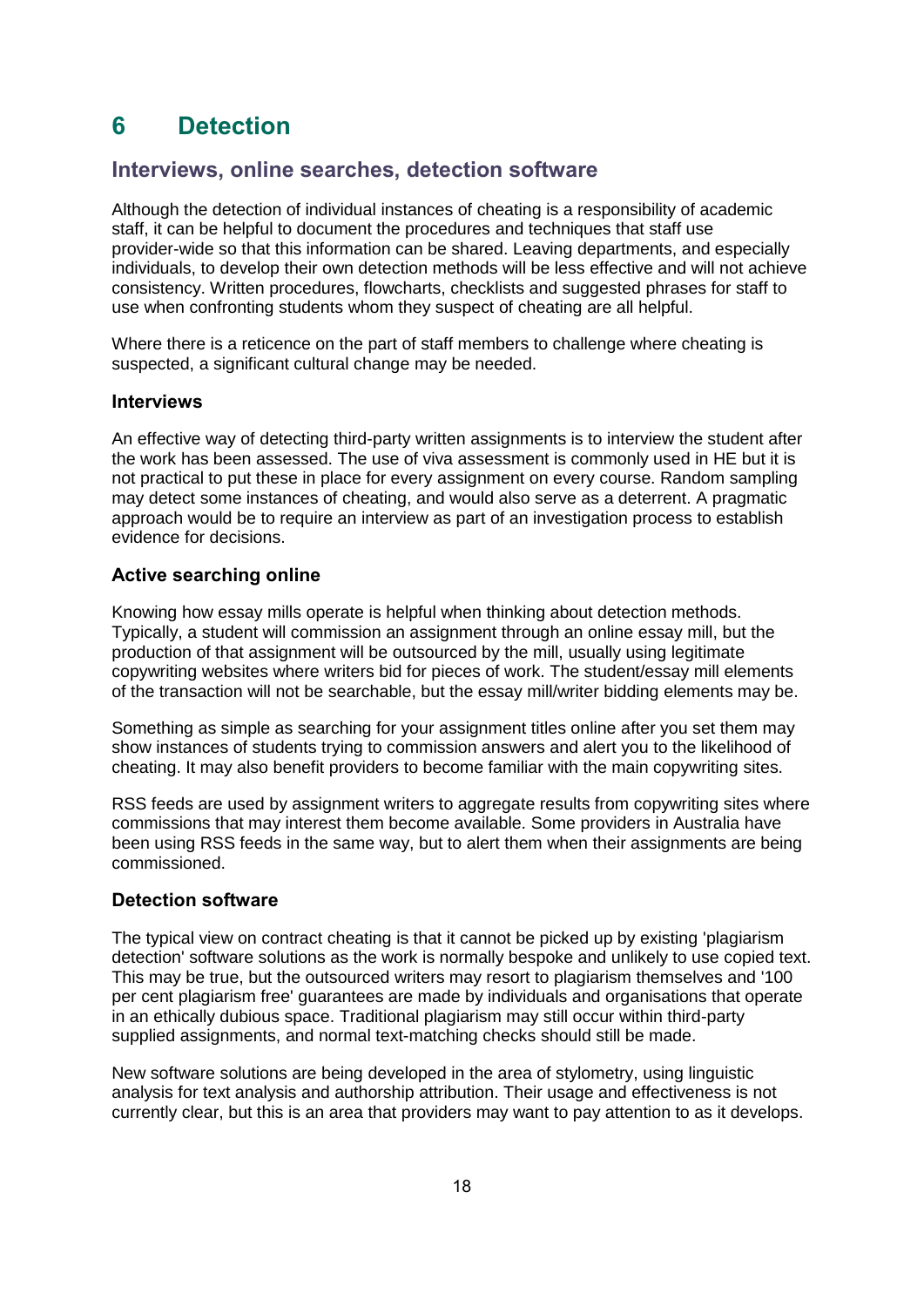#### **Key action points**

- $\checkmark$  Consider organisation-wide detection methods and document them
- $\checkmark$  Cultural change at an organisation may be needed if the problem is not being taken seriously
- $\checkmark$  Consider the use of vivas for checking authorship of submitted work
- $\checkmark$  After setting assessments, use active searching to see whether students are trying to commission someone else to do the work
- $\checkmark$  Consider linguistic analysis tools to complement text-matching software

#### **Case study**

Schools in Victoria, Australia are reported to be increasingly using plagiarism detection software to help to mark students' work and ensure that assignments are not copied from the internet. <sup>13</sup> One company is reported as stating that schools and colleges in England were a fast-growing market. It sells its software to 130 schools and more than 200 colleges. Although the program is designed to detect cheating, the company says that some teachers use it as a training tool to prepare sixth-form students for university.<sup>14</sup>

-

<sup>&</sup>lt;sup>13</sup> Preiss, B. (2014) Schools turning to anti-plagiarism software to catch cheating students.

*The Sydney Morning Herald.* 2 September.

<sup>14</sup> Hurst, G. (2014) Schools counting on anti-plagiarism software to catch out cheats. *The Times.* 1 August.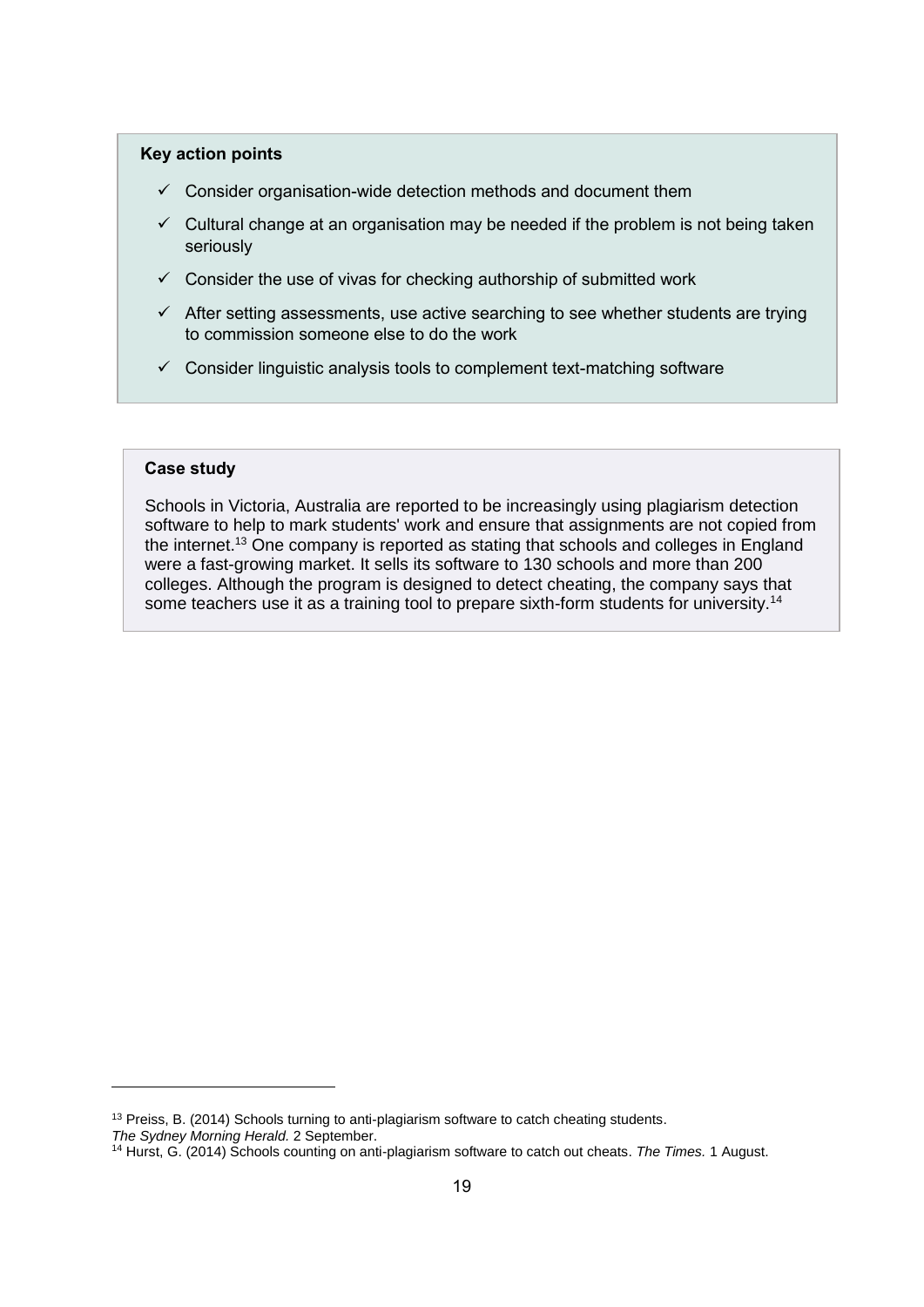## <span id="page-21-0"></span>**Knowing your students, grade shifts, marking, PSRBs and whistleblowing**

## **Knowing your students**

One of the most effective ways of detecting cheating is familiarity with a student's normal output (their writing style and standard of work, for example). Evidence from formative assessments, as well as previous summative assessments, is useful in building familiarity and can also be used in investigations.

While it is the responsibility of academic staff to know their students, it may not always be possible to become completely familiar with individuals' styles and capabilities, bearing in mind variations in class size and different modes of study. Moreover, familiarity with students and their work should not be the only detection method relied upon. However, students may be more likely to cheat if they feel that their providers do not know them and their work well.

### **Grade shifts**

One indicator of cheating may be unexpected and unexplained discrepancies between a student's performance in different assessments. Another would be where a student with poor attendance or low participation in discussions submits suspiciously high quality work. Providers may wish to consider programme-long systems for looking at students' grade patterns.

## **Marking**

Essay mill products are of variable quality, and one aspect that may help to identify them is a failure to align with the assignments set. There may be a failure to recognise, or a tendency to ignore, themes and topics discussed during lectures. Different sections may be written in an obviously different style or voice. Generic terms may be used, as might spellings or phrases not typically used in the UK. It is rarely this easy, but there have been reports of different fonts and styles being used in word processed documents, indicating cutting and pasting.

One of the disadvantages of using anonymous marking systems is that the opportunities to detect contract cheating are vastly reduced. However, work may still be identified by candidate numbers and these can allow comparison of assignments. Providers need to balance the disadvantages of anonymous marking with the long-established positives of reducing discrimination in assessment.

## **PSRBs**

Where providers are aware of students who have been involved in contract cheating, they may be required to report this to the relevant PSRB and provide it with the student's details, including their name, date of birth and address. Providers will need to consider how to do this and comply with data protection law. A copy of the final decision should also be included, after consideration of any appeals. It is not for the provider to judge the seriousness of the offence. It is for PSRBs to make that judgement and to take appropriate action in the context of their professional rules and codes of conduct.

It is also good practice for PSRBs to train staff to recognise the outcomes of academic misconduct as they appear on transcripts, to prompt further investigation when checking qualifications.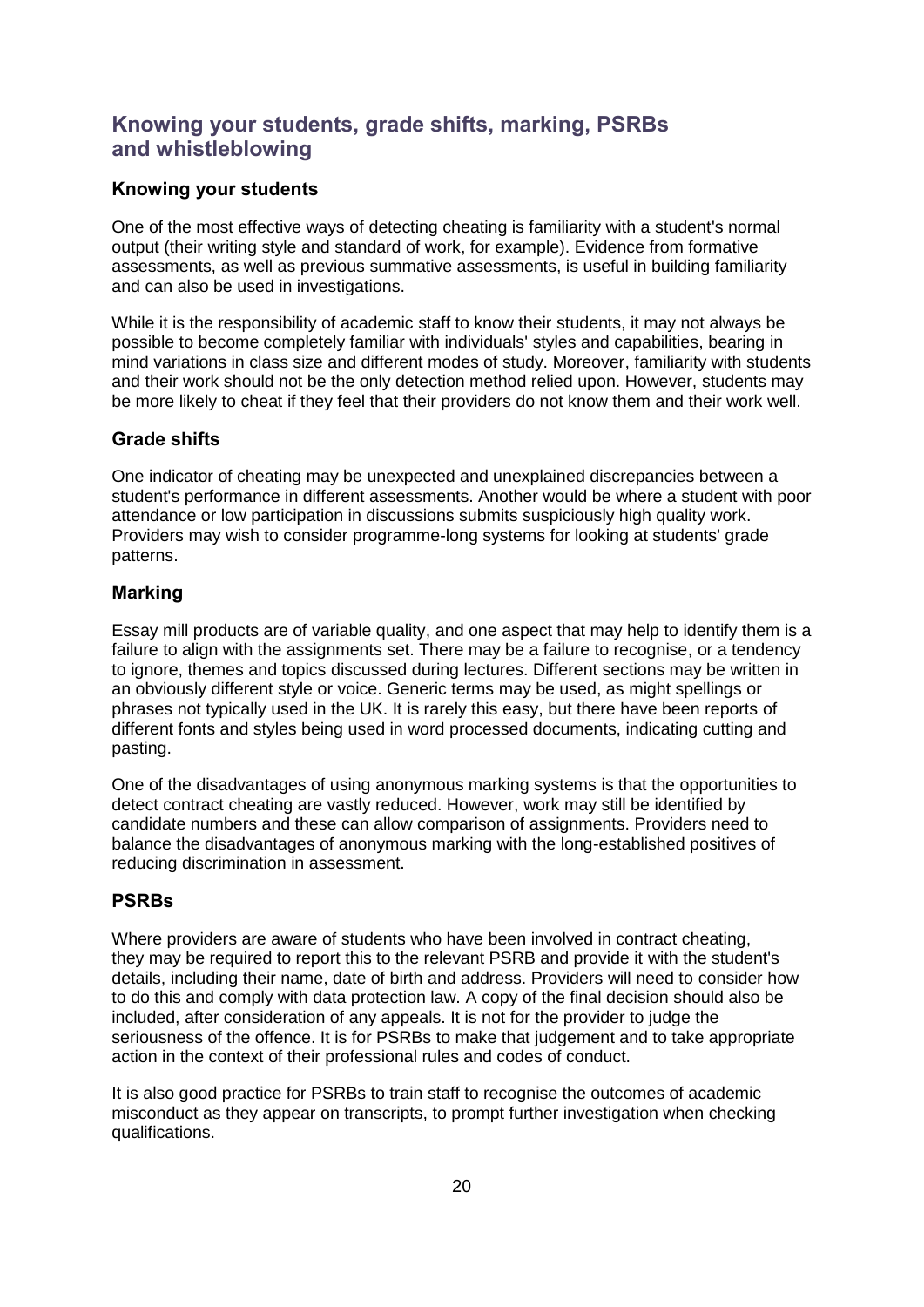## **Whistleblowing**

The vast majority of students are not only honest but are also invested in the learning experience. They will be party to conversations that you as a provider are not. Some may not care that others in their cohort are cheating but others will want to tell you if they suspect it is taking place. They are also the people targeted by essay mills' advertising activity.

You may want to consider whether your institution's policies and procedures are sufficiently robust to enable students to report suspected contract cheating by another student, including appropriate safeguards for false accusations and protection of individuals raising concerns.

- $\checkmark$  Get to know your students' styles and capabilities, as far as is possible
- $\checkmark$  Be vigilant of unexpected peaks in a student's assessment performance
- $\checkmark$  Failure to recognise themes and topics discussed during lectures, and the use of different styles, unfamiliar terms, unusual spelling and formatting, are all indicators that someone else may have written the assignment
- $\checkmark$  Consider formal PSRB reporting processes for misconduct on programmes with a high likelihood of professional qualification
- $\checkmark$  Consider whether you have adequate systems in place to allow for whistleblowing - to protect the accuser, as well as the accused, appropriately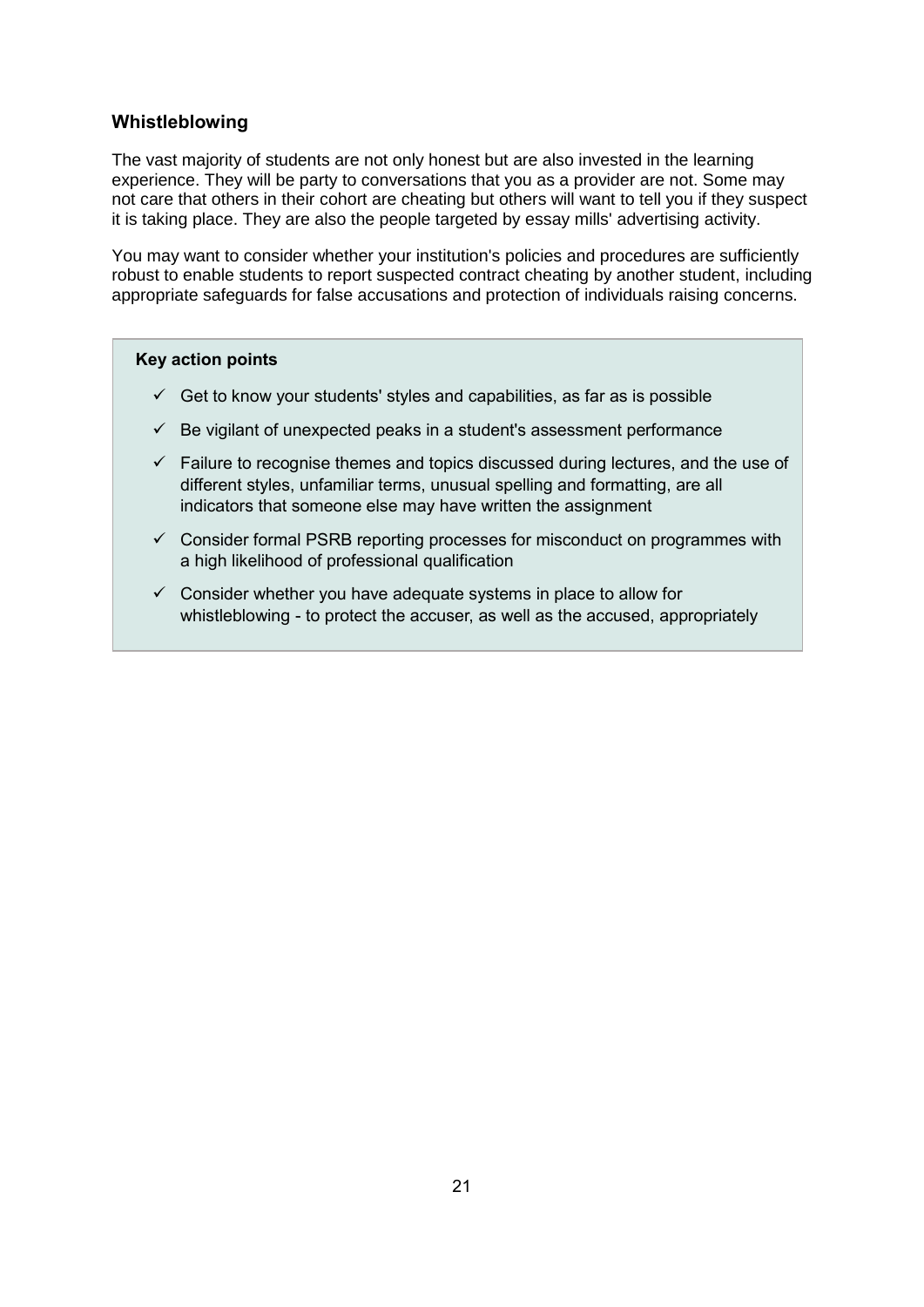# <span id="page-23-0"></span>**7 Regulations and policies**

## <span id="page-23-1"></span>**Consistency, transparency, and strategy**

The most effective ways to manage contract cheating involve addressing cheating strategically, looking at a provider's planning and values, and operating robust academic regulations, policies, procedures, and decision making. The regulations, policies and procedures should flow from the provider's values, mission statement, and strategy (where a commitment to integrity can be explicitly stated). Providers could begin by reviewing their regulations and policies to see whether they are fit for dealing with contract cheating.

## **Consistency**

There needs to be a common and consistent approach, underpinned by academic regulations, across all parts of the provider, with appropriate resourcing and strong support from the provider's leadership. This should cover the definition of contract cheating, identification and reporting of cases, the process to be followed and the possible outcomes. Communication with students must also be clear and consistent.

## **Transparency and clarity in communications**

All members of the academic community (for example, students, academics, professional services, management) need to know about policies, procedures, expectations and sanctions, and be supported to understand what is deemed as acceptable and unacceptable academic practice.

The consequences of breaching academic regulations should be transparent and clearly articulated; relying on a passive approach to communicating this information (such as a link to a website) is not likely to be effective.

Guidance for students and staff should be in plain English, clearly setting out the processes and penalties for contract cheating. However, it should be made clear that students have a responsibility to take advantage of the support and information provided. They should be encouraged to engage and be able to take an informed approach to their academic conduct; this minimises the risk of students' ignorance leading to misconduct.

## **Holistic strategy for deterring contract cheating**

An overarching strategy that supports and promotes academic integrity should be in place, reducing the likelihood that students will resort to academic misconduct. A positive institutional ethos, including pedagogical practices requiring challenging activities, critical thinking and scholarly outputs, can positively affect both the opportunities and tendency for students to commit different forms of academic misconduct.

A holistic strategy for deterring contract cheating will take account of assessment design, education and an understanding of why contract cheating happens.

Adopting regulations that are specific to individual actions in contract cheating can serve as a deterrent, as well as a statement of intent. For example, a regulation that prohibits the simple commissioning of an essay from a third party (in addition to the submission of an unattributed commissioned essay) reinforces that this is considered an academic offence in its own right.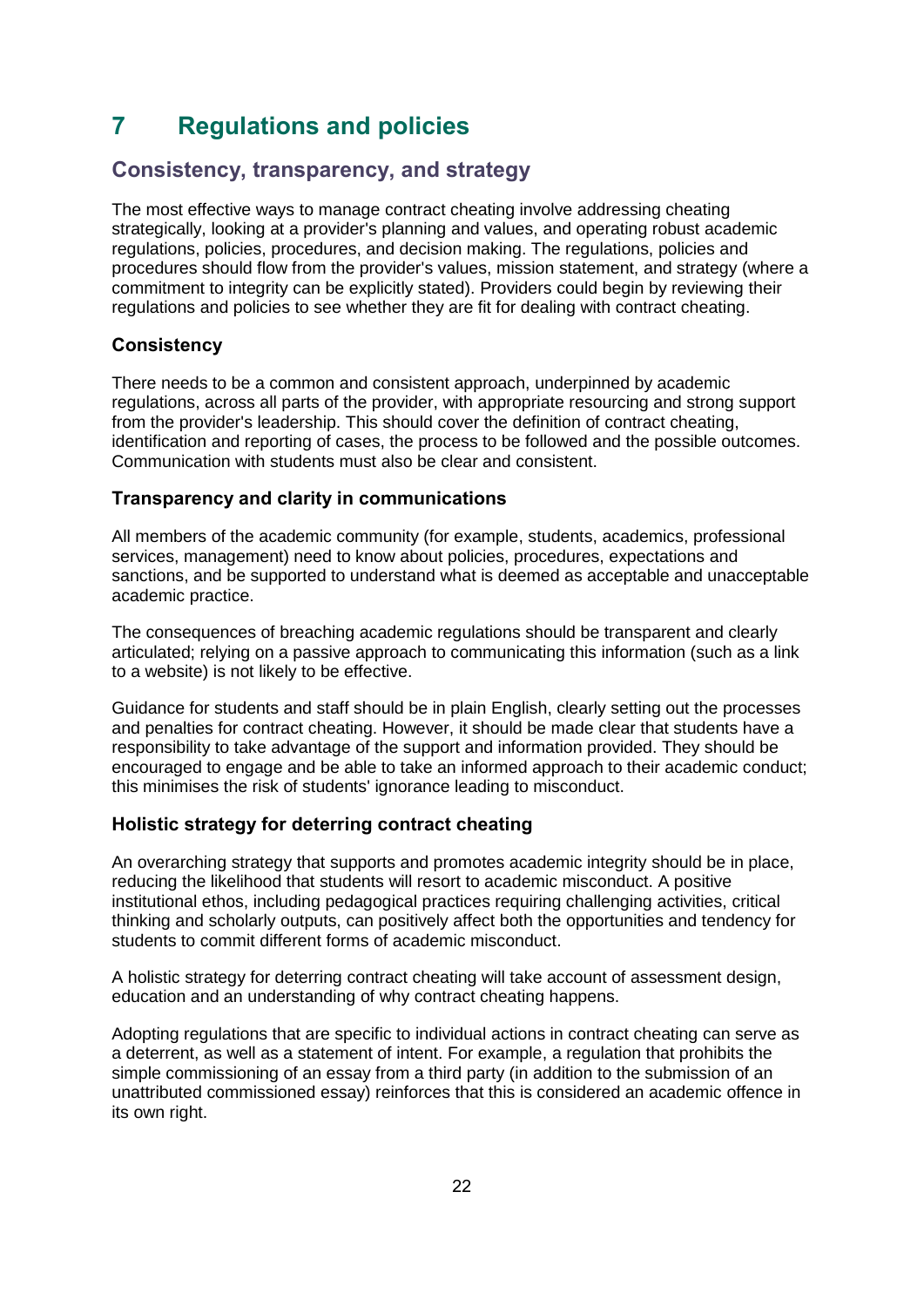Regulations should ensure that all suspicions and allegations of academic misconduct are reported to a designated agency or officer who is responsible for recording and processing the allegation. An examiner should not deal with the case independently.

- $\checkmark$  Review your regulations, policies and procedures to see how fit they are for dealing with contract cheating
- $\checkmark$  Signal a strong commitment to academic integrity through your institutional values, mission statement, and strategy
- $\checkmark$  A common approach across the provider is needed
- $\checkmark$  All members of the academic community, including the provider's leadership, should work to the same values and definitions, policies and procedures
- $\checkmark$  Provide clearly worded statements to articulate what is deemed as acceptable and unacceptable practice, as well as the consequences and sanctions for breaching academic regulations
- $\checkmark$  Academic regulations, policies, procedures and sanctions should be supplemented by accessible guidance for students and staff
- $\checkmark$  Be aware of the diverse needs of the student body and offer guidance in other formats and languages
- $\checkmark$  A holistic strategy, supplemented by regulations that are detailed and specific to individual actions, will provide a robust institutional commitment to uphold academic integrity
- $\checkmark$  Regulations should ensure that all suspicions and allegations of academic misconduct are reported to a designated agency or officer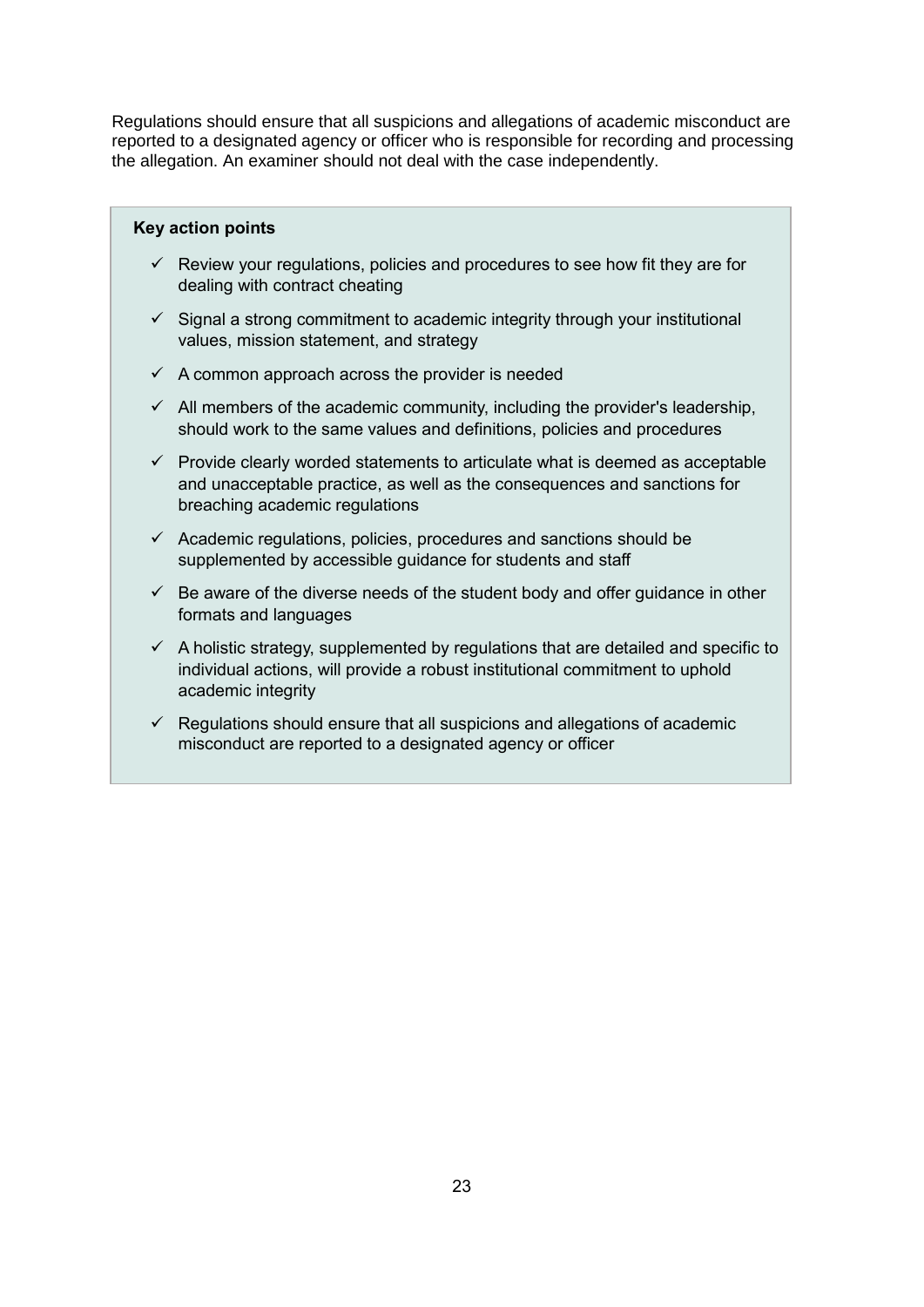## <span id="page-25-0"></span>**Quality assurance links, reporting and gathering evidence, and vivas**

## **Linking academic integrity to quality assurance**

Maintaining and enhancing academic integrity can be viewed as part of the quality assurance cycle within an institution, to ensure that it comes under regular scrutiny, monitoring and review.

## **Reporting suspicions of academic misconduct and gathering evidence**

There should be an explicit procedure for any member of the academic community to follow to report a suspicion of academic misconduct.

In contract cheating cases, supporting evidence could include:

- meta-data captured from within the submitted document (for example, the properties of a Word document may identify the author as being different from the student)
- samples of the student's normal writing style
- evidence of the submission to an essay mill
- notes from a viva voce examination conducted as part of the evidence collection process.

## **Conducting a viva voce examination relating to an allegation of academic misconduct**

A viva is generally accepted as a good way to determine whether a student has a grasp of the work they submitted. If an institution wishes to apply a different assessment process to a particular student, such as an additional viva on suspicion of academic misconduct, the circumstances should be explicitly set out in the academic regulations, otherwise students would have grounds for appeal on the basis of unfair treatment. Regulations should also make clear how such a viva should be conducted, terms of reference and remit.

The viva should not determine whether the allegation is substantiated, but gather evidence that could be submitted to a formal adjudication process, by allowing the student to defend their work. It should be distinct from a separate oral investigation which could cross-examine the individual on authorship.

To ensure objectivity and fairness to the student, the viva should be chaired by someone independent of the allegation, but appropriately experienced and trained. The chair should ensure that the viva is conducted in a collegiate manner and that the student is treated fairly. Typically, the viva participants would be the student, a supporter or adviser (but not a legal representative), the chair and an academic subject expert (normally the person making the allegation). To help to allay concerns about workload, support services could be made available to help to collect the evidence required.

The student should be allowed to present evidence, such as date-stamped draft copies of their work, to support their claim that they did complete the work themselves. The subject expert will normally ask questions about the work to ascertain whether the student understands what they submitted and have met the relevant learning outcomes. A record of the viva is added to the set of evidence that constitutes the case against the student.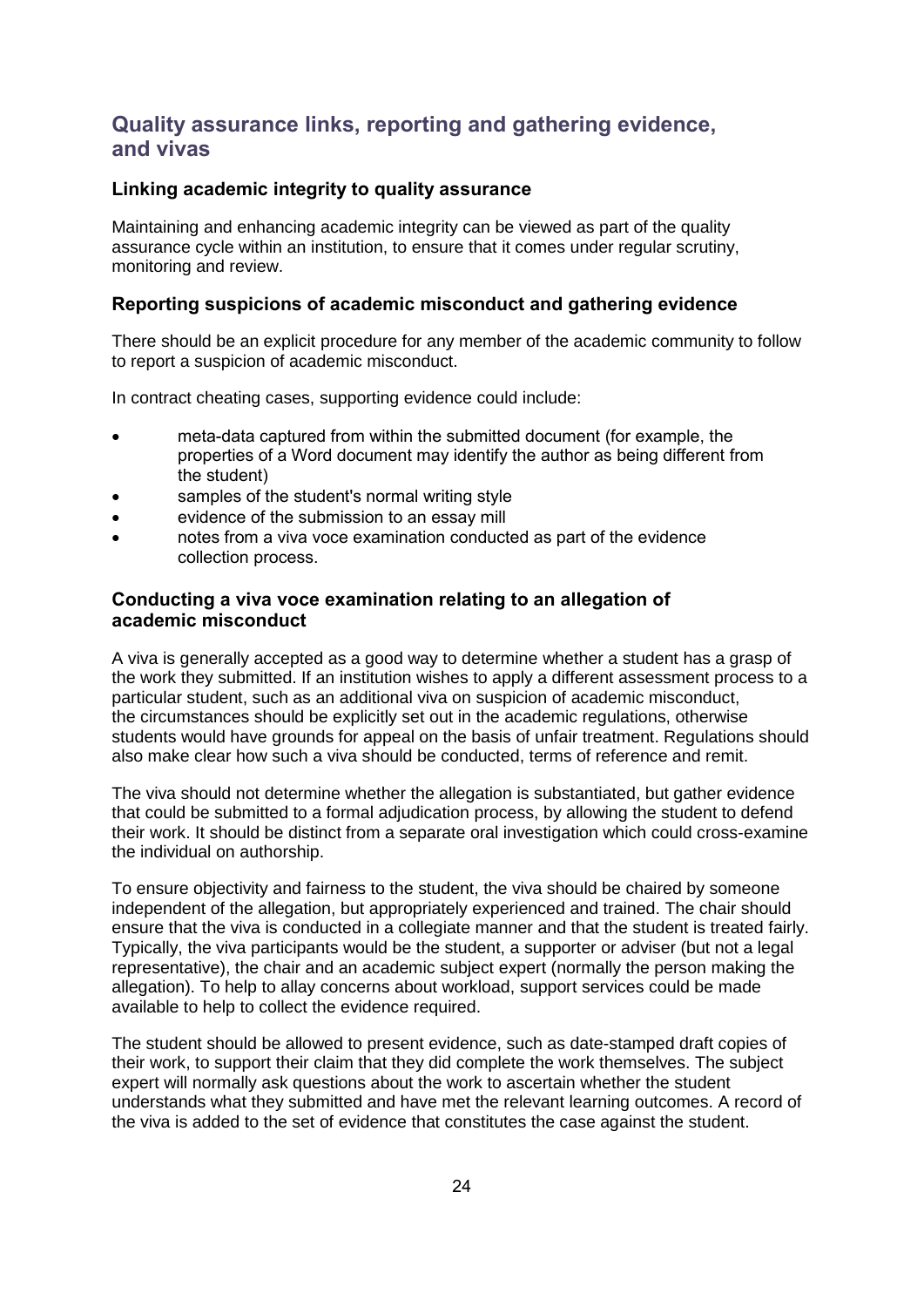- $\checkmark$  Link academic integrity to an institution's quality assurance cycle to ensure regular scrutiny, monitoring and review
- $\checkmark$  Examiners should not deal with the case independently as this would be likely to give the accused person grounds for appeal
- $\checkmark$  Have an explicit procedure to follow to report a suspicion of academic misconduct, determining who to report to and how to report it
- $\checkmark$  Provide a check list of typical and admissible evidence to support an allegation to help guide people wishing to raise concerns
- $\checkmark$  Consider using vivas as a normal part of the assessment process
- $\checkmark$  Academic regulations should clearly state additional assessment measures for suspected cases of academic misconduct
- $\checkmark$  Vivas should be chaired by someone independent of the allegation, but appropriately experienced and trained, to ensure objectivity and fairness
- $\checkmark$  To help to allay concerns about workload, support services could be available to help to collect the evidence required
- $\checkmark$  Have systems and processes in place for recording evidence from a viva voce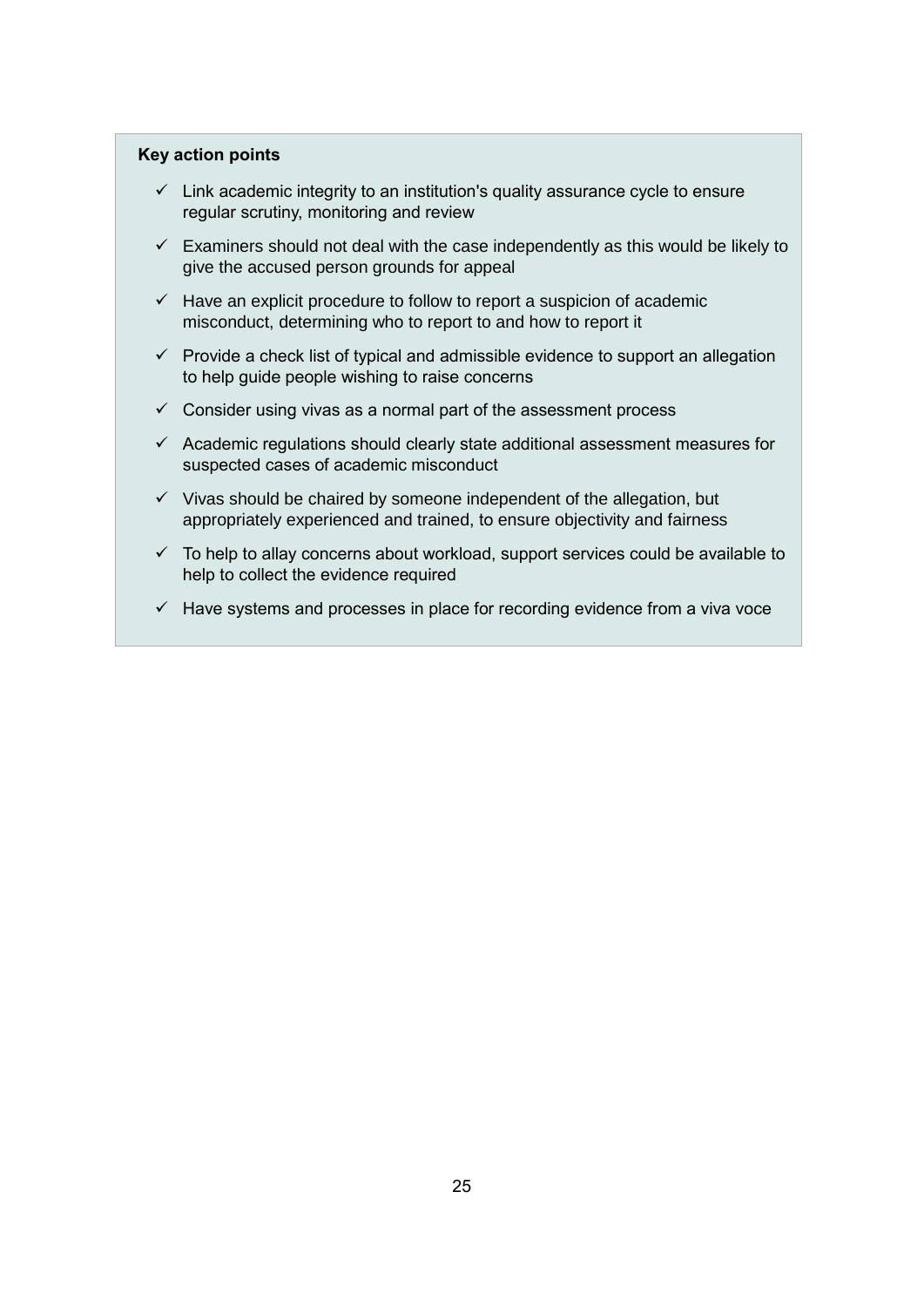## <span id="page-27-0"></span>**Managing allegations, adjudication, and sanctions**

#### **Managing allegations and adjudication**

The consequences for the student if a cheating accusation is substantiated are significant. They may affect their ability to progress and to graduate. In fitness to practise cases, PSRBs considering professional status are unlikely to reopen the matter or reconsider the decision, but they will look at the circumstances around the academic misconduct; professional careers are, therefore, at stake.

It is crucial to ensure fairness, starting with the independence and impartiality of those involved in the academic misconduct process. Designated and specially trained academic conduct officers often adjudicate on routine matters in many providers.

However, considering the seriousness of contract cheating, and the potential complexity of matters, adjudication should be conducted by a panel (this could include academic staff, senior management, students, students' union representatives, professional staff), with an independent chair, to ensure consistency and fairness. Panels can also consider appeals from first instance decisions from individual officers. All persons involved in considering academic misconduct should be trained and qualified to undertake their roles. They should not have been involved with investigation of the matter or given advice on how to proceed.

The procedures for handling allegations can be complex and involve many people institution-wide. To ensure consistency of process and a supportive but timely student experience, it may be helpful to create flowcharts, with associated standard documentation, setting out timescales and including notification methods and intervals for scheduling meetings.

## **Decisions and sanctions**

Contract cheating might normally be considered an extremely serious matter because the deliberate, intentional decision of a student to engage a third party to complete work for them elevates the seriousness of contract cheating above what would normally apply to a case of plagiarism. The recommended sanction for extremely serious academic misconduct should be suspension or expulsion.

Regulations and policies should be clear about the standard of proof to be applied. We recommend 'the balance of probabilities'; this is the standard applied by the courts in civil matters and by some regulators in professional admission cases where the character of the applicant is in question. The higher alternative, 'beyond reasonable doubt', may seem proportionate given the seriousness of the potential sanctions but may be too strict to enable effective decision making.

There may be extenuating or mitigating circumstances where some leniency in the sanction applied could be justified, for example newly arrived students in their first assessment period in UK HE who have had no access to information about the institutional expectations, norms and consequences, or students under extreme pressure following close bereavement or serious family crisis. It is important to ensure that any mitigation applies to the sanction imposed, rather than the decision on whether contract cheating has occurred.

Providers should have a clear policy on what amounts to exceptional and mitigating circumstances, but should be careful not to fetter the decision makers' discretion by producing inflexible or exhaustive lists, as this would be unfair and decisions could be challenged. Where sanctions are mitigated, and indeed for any sanction lower than exclusion, we recommend incorporating an educational element around academic integrity.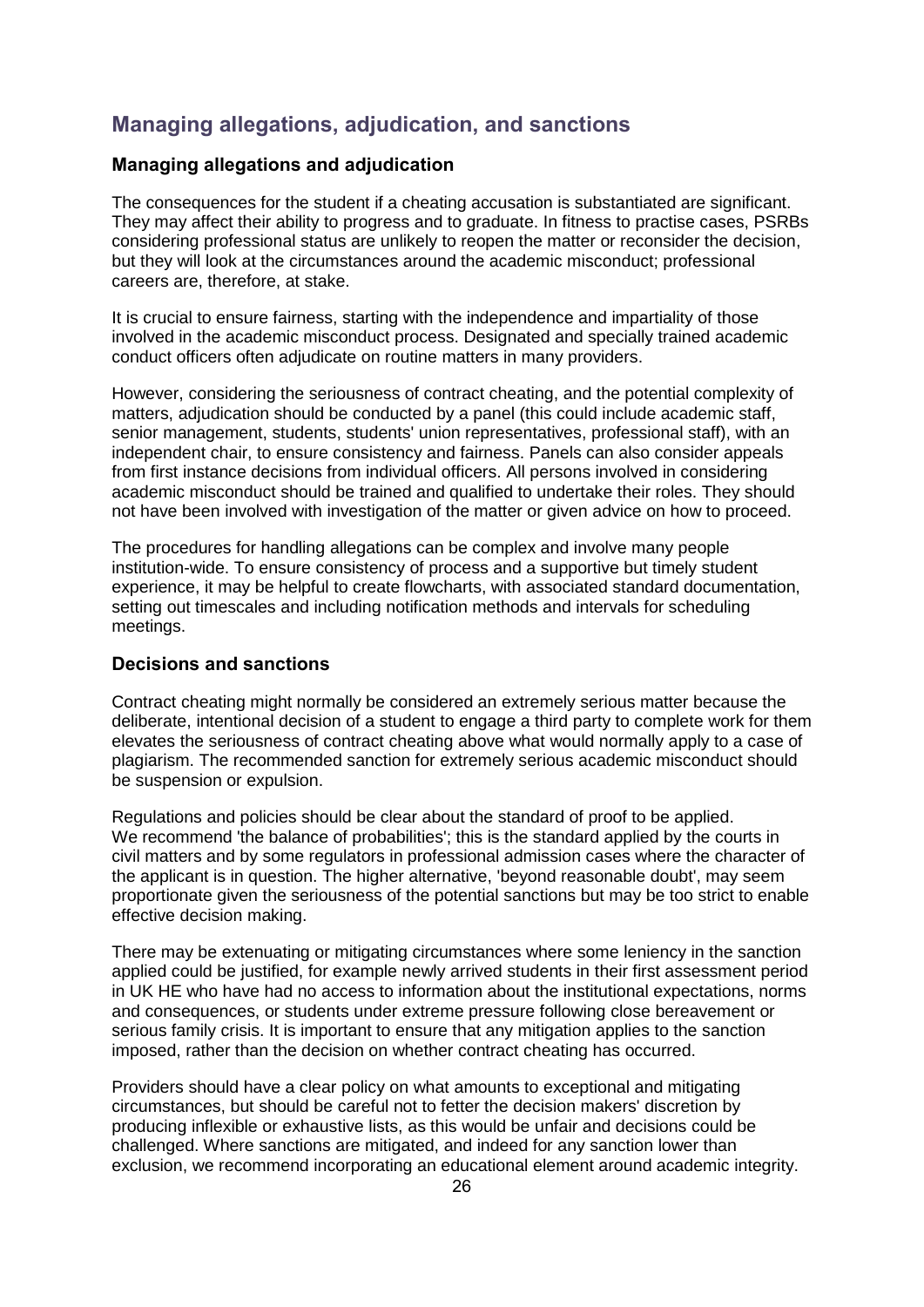Clear, written reasons for any sanctions should be given. The process and the basis for challenge and appeal should be reiterated in writing alongside the notification of the panel decision.

- $\checkmark$  Specifically appointed and trained academic misconduct officers may be used on straightforward or routine matters.
- $\checkmark$  The use of a panel to adjudicate on allegations of academic misconduct and appeals from first instance decisions will help to ensure independence, fairness and impartiality
- $\checkmark$  Mandatory staff development and training for adjudicators and other panel members will help to ensure a consistent approach to the conduct of proceedings involving alleged academic misconduct
- $\checkmark$  Flowcharts, timescales and quick guides to meeting schedules will help to provide a supportive but timely student experience
- $\checkmark$  A standard approach to the classification of different types of academic misconduct, the associated level of seriousness and the relevant sanction to be applied will help to ensure consistency of decisions across an institution
- $\checkmark$  Consider using 'on the balance of probabilities' as the standard of proof
- $\checkmark$  The institution's stance towards extenuating and mitigating circumstances should be articulated in the regulations, policies and procedures, but do not fetter your organisation's discretion in decision making
- $\checkmark$  Ensure any mitigation applies to the sanction and not to the decision
- $\checkmark$  For sanctions less serious than exclusion, consider adding an educational element around academic integrity
- $\checkmark$  Clear, written reasons for panel decisions and sanctions applied will assist the student in understanding the outcome as well as the options for challenge and appeal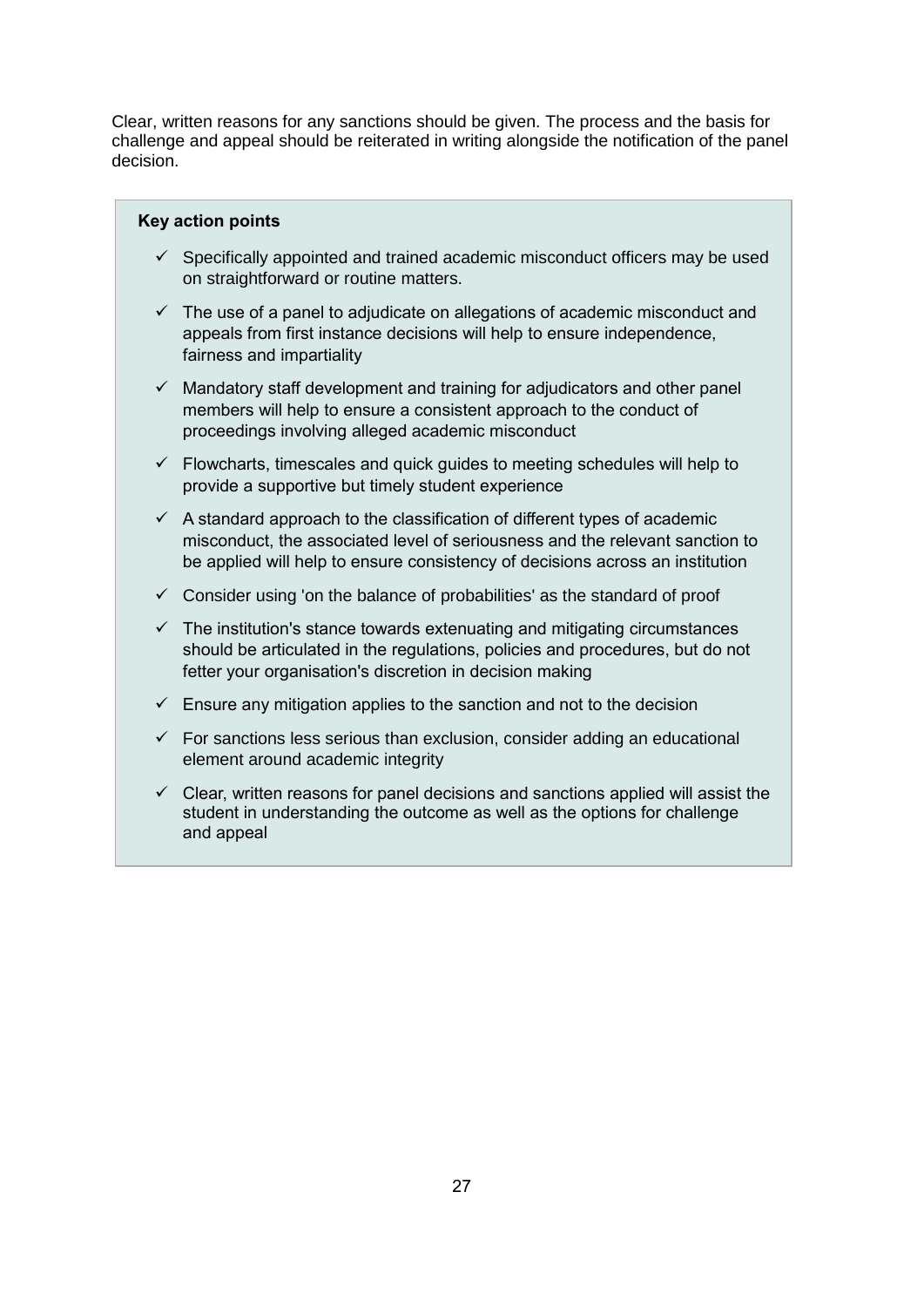#### **Case studies**

-

In compiling this guidance, we asked the Office of the Independent Adjudicator (OIA) whether they had any experience of complaints arising from misconduct hearings. OIA had considered one complaint, where panel members and the chair deciding on a case of plagiarism at a provider had been involved in the earlier investigation of that case. They had given advice on how to proceed with the case and had already seen available evidence before the official hearing. The OIA subsequently concluded that the provider had failed to act fairly in not ensuring that panel members came to the matter afresh.

Research in the AMBeR Project showed that there are significant differences in the sanctions applied by providers for different forms of academic misconduct across the sector. The research team proposed a metrics-based method for deciding what sanctions to use to try to promote consistency across the UK HE sector. Some providers have since adopted the AMBeR Tariff<sup>15</sup> or modified it for their own use. Others have chosen a different way of ensuring consistency of sanctions within the provider, but in many providers the decisions are still the remit of individual academics and there are no common policies or procedures for handling accusations or deciding sanctions.

<sup>15</sup> Tennant, P. and Rowell, G. (2010) Benchmark Plagiarism Tariff for the Application of Penalties for Student Plagiarism and the Penalties Applied.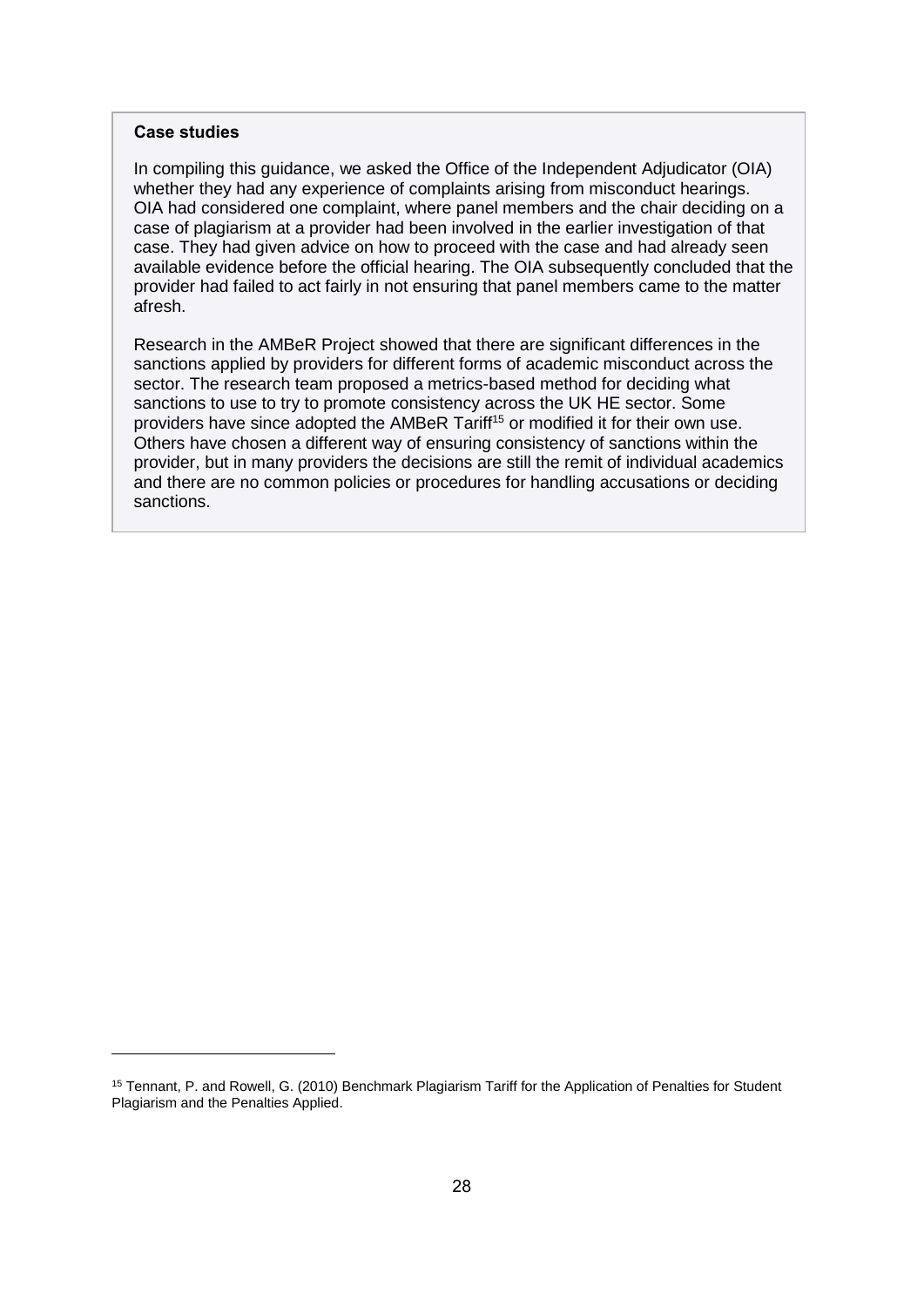## <span id="page-30-0"></span>**Statistics, appeals, supply of cheating materials**

## **Maintaining and monitoring statistics on academic misconduct cases**

National-level data on the outcomes of misconduct cases involving use of third parties is currently very limited. As a result, building up a national picture of the frequency of this type of cheating is almost impossible. There may well be value in recording misconduct investigation outcomes in sufficient detail to identify and distinguish traditional plagiarism from contract cheating and other types of academic misconduct. This will allow providers to establish a baseline within their organisation and, crucially, analyse longer term whether any new approaches they take are effective in dealing with the problem. It is important to note that absence of identified cases does not always mean that there is no cheating; it could mean that cases are not being detected or not being appropriately investigated.

What is important is that each provider understands what is happening within their organisation and is able to respond appropriately when there is a change in trend or concentration of activity. Understanding the type of offences committed will help you to develop your approaches to the management of academic conduct issues (for example, lower level offences may simply require a more detailed induction on academic writing, whereas serious offences may require a targeted approach to acts of a deliberate nature).

## **Appeals process**

Regulations should be clear about the grounds on which appeals can be made, and make this information available to any student that would benefit from it.

### **Contract cheating supply**

Student consumers of contract cheating services are not the only people involved in these transactions. Typically, the essay mill will act as an intermediary to connect the consumer and the creator of the work, or fulfil the service procured (such as impersonation to sit an examination).

The academic regulations should make clear that students fulfilling any of these roles are also committing very serious academic misconduct, and would normally be subject to disciplinary sanctions.

Any member of academic staff found to be providing ghost-writing or other contract cheating services, irrespective of where the client students were enrolled, would be subject to the staff disciplinary code.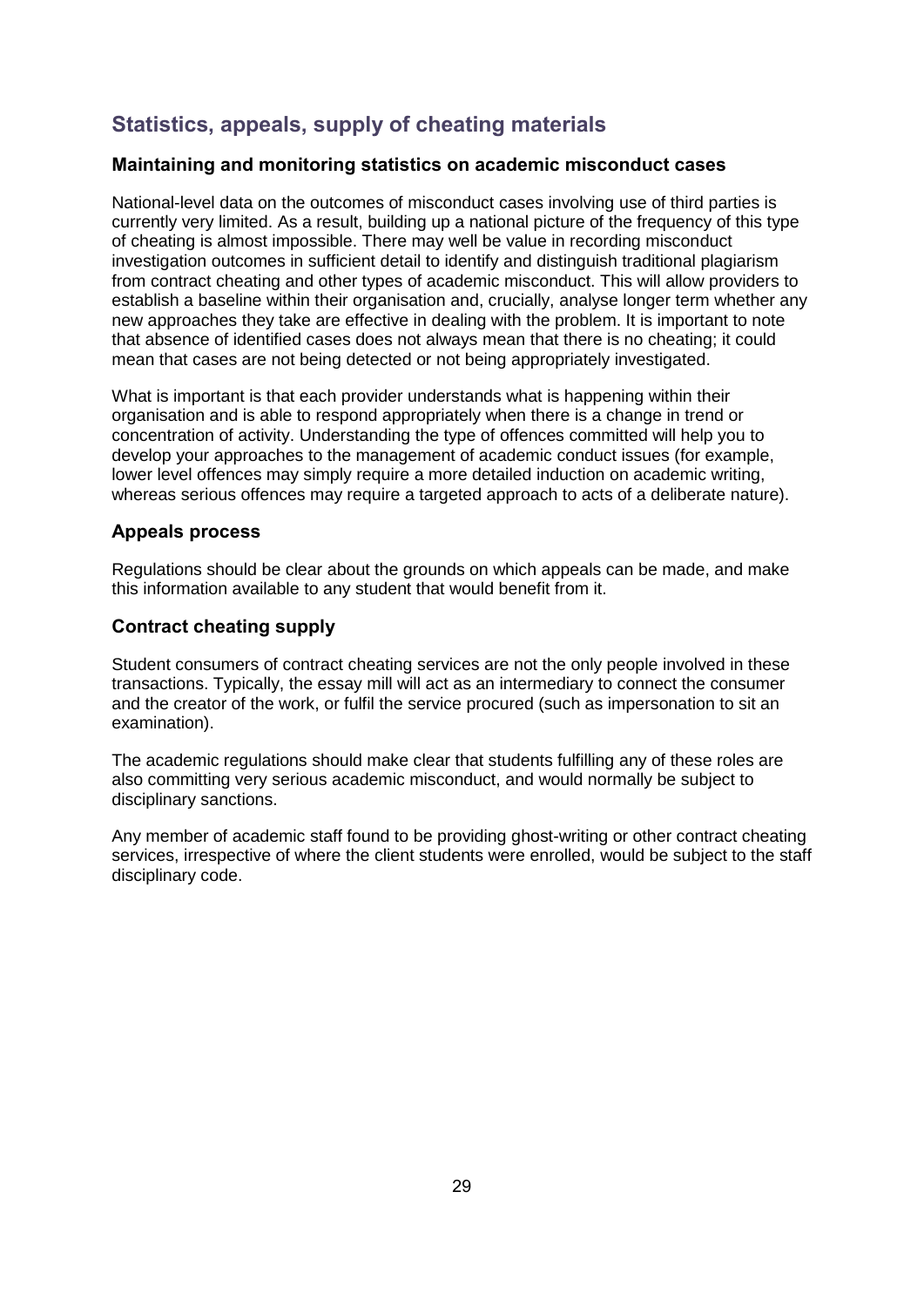- $\checkmark$  Record statistics in sufficient detail to allow effective analysis
- $\checkmark$  Statistics and related information can feed into the quality monitoring process and systematic reviews, in order to continue to improve operational policies and procedures
- $\checkmark$  The grounds for appeals can be communicated through student and staff guidance, institutional policies, procedures and academic regulations
- $\checkmark$  There could be instances where students are involved in the supply of contract cheating services; sanctions to be applied in such situations can be included within the student and staff guidance, and institutional policies, procedures and academic regulations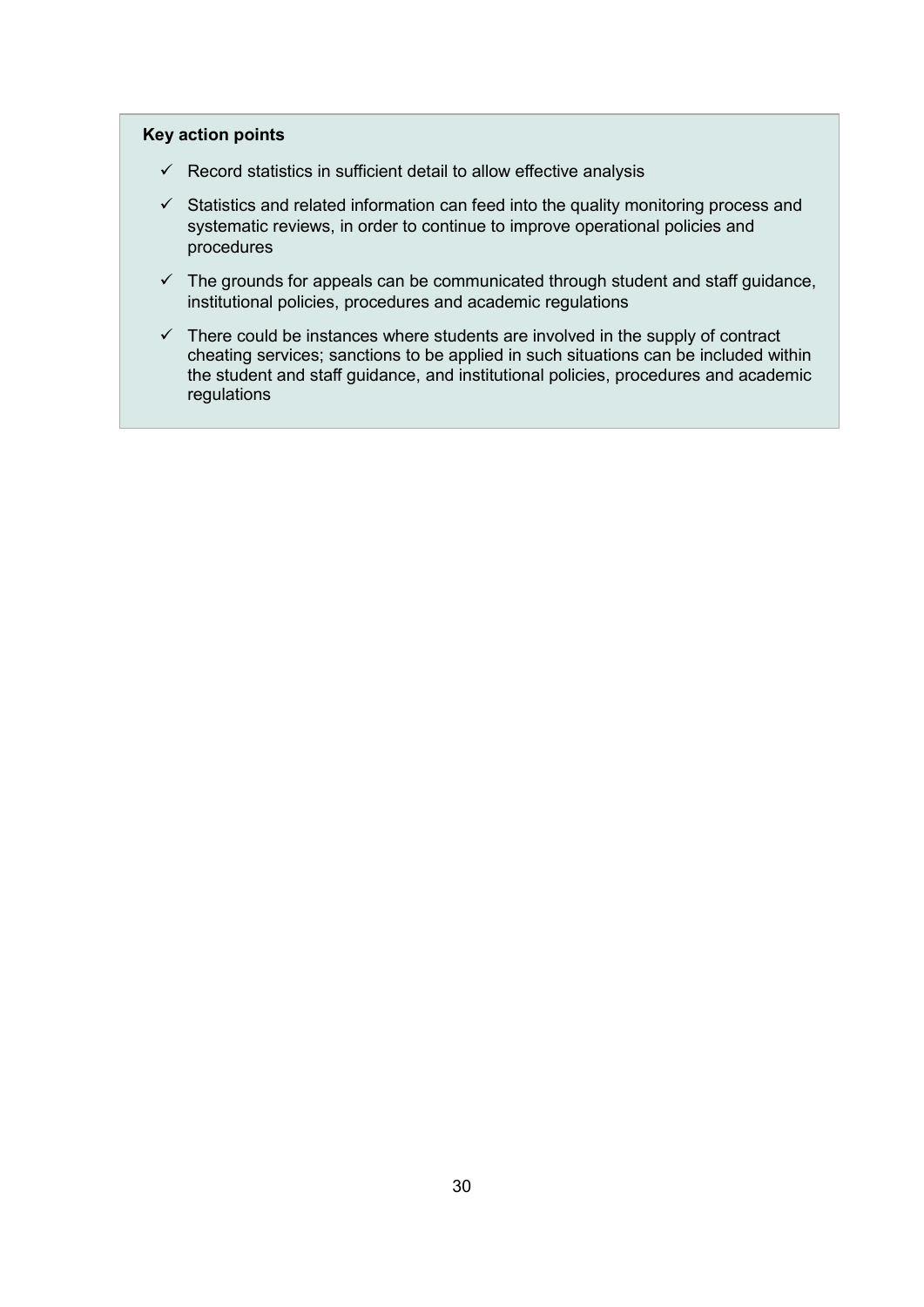## <span id="page-32-0"></span>**Student leadership, review, R&D, distance learning programmes and working with others**

### **Student leadership**

All students will benefit from a positive culture of academic integrity. They have the most to gain from robust and secure institutional policies and systems, and have an important role to play in helping to maintain academic integrity.

Students can be asked to support campaigns to counter contract cheating in many different ways. Several institutions train students to serve as academic integrity champions or ambassadors, who can signpost and support students at risk of using contract cheating services.<sup>16</sup>

Many providers involve student representatives in developing policies, and some institutions have students serving on academic conduct panels. Academic integrity representatives could be incorporated within existing course representative systems.

#### **Regular review**

-

Regular monitoring of operational evidence, including statistics collected, case outcomes and appeal findings, will assist an institution in evaluating whether current policies are effective for deterring and detecting cases of academic misconduct and whether outcomes are fair, proportional and consistent.

#### **Research and development**

Academic integrity is a rich research area, with many innovative materials, tools and techniques under development to address constantly evolving threats to security of academic standards. Providers should remain open to new ideas, understand the changing landscape, and take advantage of useful developments.

Some students will resort to cheating for a number of reasons (see section 3); to help to inform policy, providers could conduct their own research to determine whether these reasons are applicable to their own student population.

### **Distance learning programmes and working with others**

Regulations should apply equally to all categories of students, including students who do not have a presence on campus. However, authentication of the student identity for assessment of online candidates creates different challenges for institutions.

Establishing authorship and authenticity of work is difficult enough for campus-based students, but there is an additional burden on an institution that offers distance learning/online programmes with no attendance requirements. Providers' regulations should set out the additional processes for non-campus students to ensure that suspected contract cheating cases are identified and suitably managed.

Where providers are working with others to deliver programmes, such as validation or transnational education arrangements, care should be taken when establishing relationships

<sup>16</sup> Fallon, J., Wellman, N. and Awdry, R. (2012) Now are we all on the same page? Strategies for engaging students. 5th International Plagiarism Conference Proceedings, Newcastle 2012.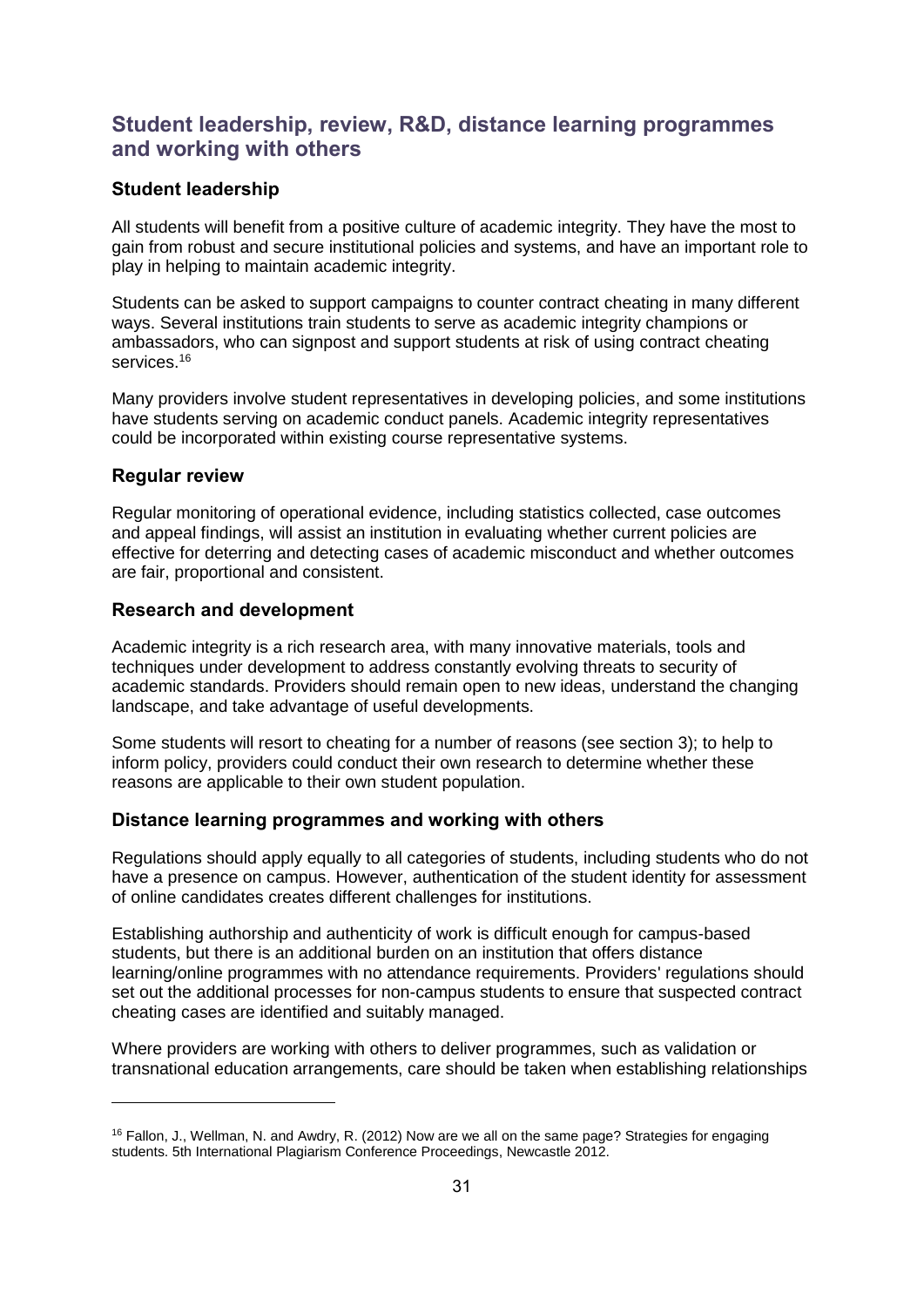to ensure that partner organisations are taking the risks of academic misconduct seriously. The provider may wish to consider steps to scrutinise potential partners' processes and regulations when developing arrangements.

- $\checkmark$  Consider including student representatives on decision-making panels for academic misconduct, and involving students in misconduct guidance and policy setting
- $\checkmark$  Regular monitoring and review will show whether existing procedures and sanctions are effective at deterring and detecting academic misconduct
- $\checkmark$  Institutions can establish what works in other organisations and apply or adapt that practice to their own situation
- $\checkmark$  Online, distance learning and transnational education will provide further challenges for an institution in identifying and proving academic misconduct. Where such provisions exist, regulations will need to be extended to cover additional processes that may be required.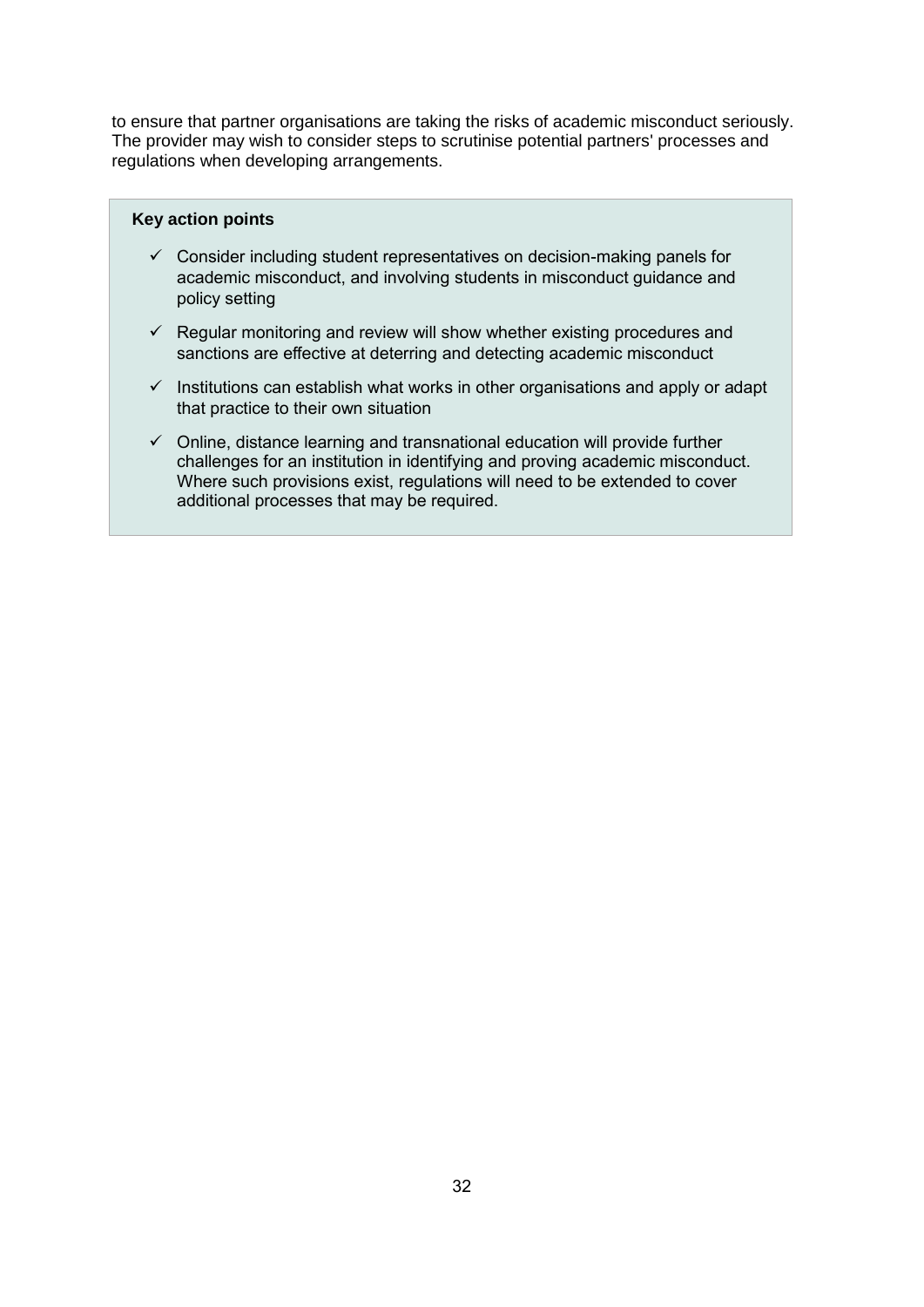# <span id="page-34-0"></span>**8 Resources and further reading**

Bretag, T. and Mahmud, S. (2014) Exemplary Academic Integrity Project, Academic Integrity Toolkit.

<https://lo.unisa.edu.au/course/view.php?id=6751>

Beckman T. and Lam H. (2016) Learning Assessment Must Change in a World of Digital "Cheats". In *Deus Ex Machina: Digital Disruption's Role in Business Model Transformation*. Eds. A. Khare, R. Schatz and B. Stewart. Cham, Switzerland: Springer International Publishing, pp. 211-222.

[https://books.google.co.uk/books?id=9R1LDQAAQBAJ&printsec=frontcover#v=onepage&q&](https://books.google.co.uk/books?id=9R1LDQAAQBAJ&printsec=frontcover#v=onepage&q&f=false) [f=false](https://books.google.co.uk/books?id=9R1LDQAAQBAJ&printsec=frontcover#v=onepage&q&f=false)

Brimble, M. Why Students Cheat. An Exploration of the Motivators of Student Academic Dishonesty in Higher Education. In *Handbook of Academic Integrity*. Ed. T. Bretag. Singapore: Springer Singapore, pp.365-382. [https://link.springer.com/referenceworkentry/10.1007/978-981-287-098-8\\_58](https://link.springer.com/referenceworkentry/10.1007/978-981-287-098-8_58)

CMA guidance for HE providers on consumer law. [www.gov.uk/government/news/cma-advises-universities-and-students-on-consumer-law](http://www.gov.uk/government/news/cma-advises-universities-and-students-on-consumer-law)

Carroll, J. and Appleton, J. (2001) Plagiarism: A Good Practice Guide. [www.plagiarismadvice.org/resources/institutional-approaches/item/carroll-goodpractice-2](http://www.plagiarismadvice.org/resources/institutional-approaches/item/carroll-goodpractice-2)

Dawson, P. and Sutherland-Smith, W. (2017) Can markers detect contract cheating? Results from a pilot study. *Assessment and Evaluation in Higher Education*. June 2017, pp.1-8.

[www.tandfonline.com/doi/full/10.1080/02602938.2017.1336746?scroll=top&needAccess=tru](http://www.tandfonline.com/doi/full/10.1080/02602938.2017.1336746?scroll=top&needAccess=true) [e](http://www.tandfonline.com/doi/full/10.1080/02602938.2017.1336746?scroll=top&needAccess=true)

Draper, Michael J., Ibezim, V. and Newton, P.M. (2017) Are essay mills committing fraud? An analysis of their behaviours vs the 2006 Fraud Act (UK). *International Journal for Educational Integrity* 13 (1), p. 3. <https://edintegrity.springeropen.com/articles/10.1007/s40979-017-0014-5>

Fallon, J., Wellman, N. and Awdry, R. (2012) Now are we all on the same page? Strategies for engaging students. 5th International Plagiarism Conference Proceedings, Newcastle 2012.

Foltýnek, T., Dlabolová, D., Glendinning, I., Lancaster, T. and Linkeschová, D. (2017) South East European Project on Policies for Academic Integrity. A study commissioned by Council of Europe Pan-European Platform on Ethics, Transparency and Integrity in Education (ETINED).

[www.plagiarism.cz/seeppai/Final-report\\_SEEPPAI.pdf](http://www.plagiarism.cz/seeppai/Final-report_SEEPPAI.pdf)

HEFCE guidance for HE providers on information for prospective undergraduate students. [www.hefce.ac.uk/lt/provinfo](http://www.hefce.ac.uk/lt/provinfo/)

Higher Education Academy resources on supporting academic integrity. [www.heacademy.ac.uk/knowledge-hub/supporting-academic-integrity-approaches-and](http://www.heacademy.ac.uk/knowledge-hub/supporting-academic-integrity-approaches-and-resources-higher-education)[resources-higher-education](http://www.heacademy.ac.uk/knowledge-hub/supporting-academic-integrity-approaches-and-resources-higher-education)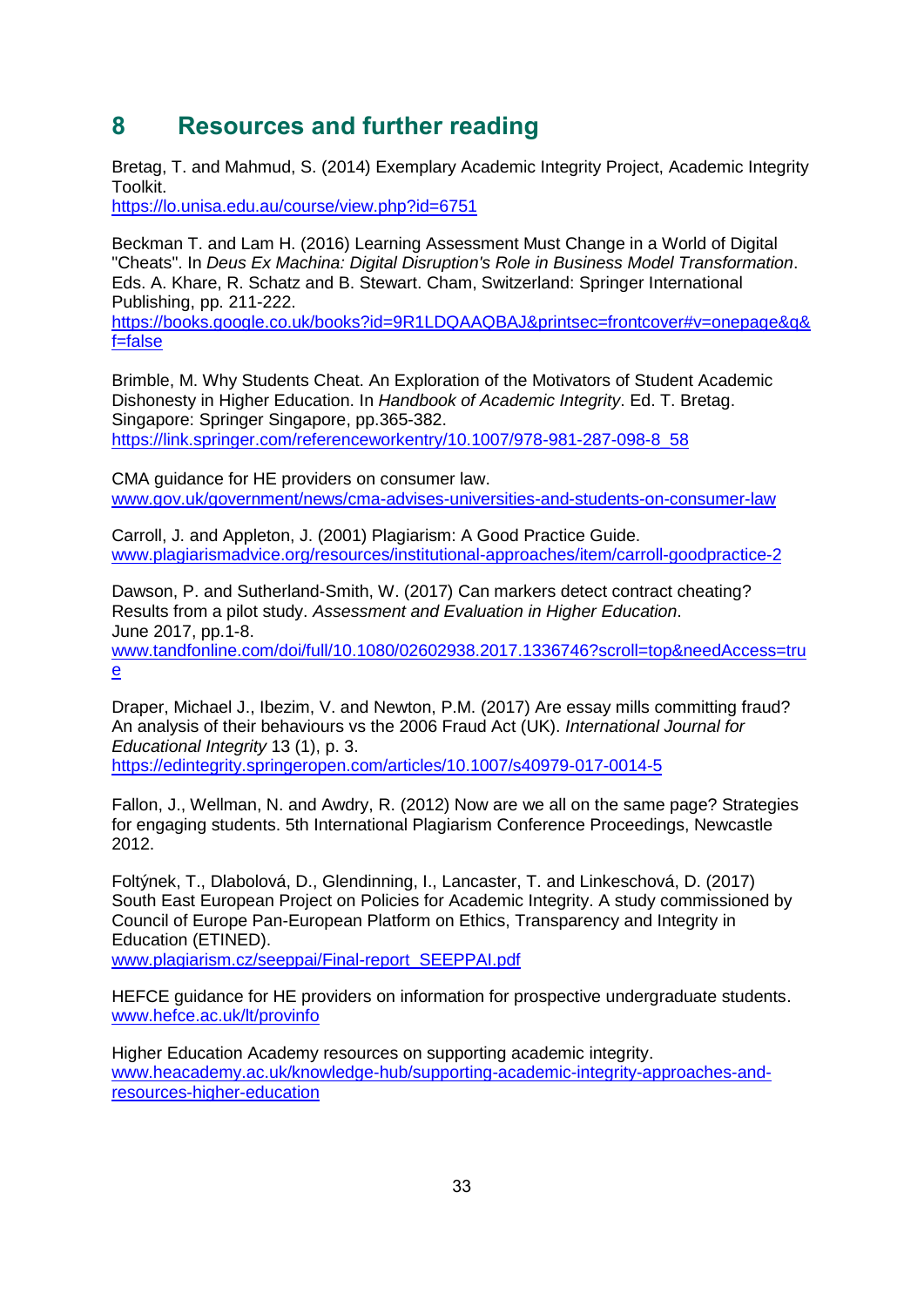Hurst, G. (2014) Schools counting on anti-plagiarism software to catch out cheats. *The Times.* 1 August.

[www.thetimes.co.uk/article/schools-counting-on-anti-plagiarism-software-to-catch-out](http://www.thetimes.co.uk/article/schools-counting-on-anti-plagiarism-software-to-catch-out-cheats-btjh5h799r2)[cheats-btjh5h799r2](http://www.thetimes.co.uk/article/schools-counting-on-anti-plagiarism-software-to-catch-out-cheats-btjh5h799r2)

ICAI guidance on developing a culture of integrity for schools. [www.academicintegrity.org/icai/resources-4.php](http://www.academicintegrity.org/icai/resources-4.php)

ICAI (2012) Academic Integrity Assessment Guide. [www.academicintegrity.org/icai/home.php](http://www.academicintegrity.org/icai/home.php)

ICAI (2016) International Toolkit to Combat Contract Cheating. [www.academicintegrity.org](http://www.academicintegrity.org/)

Morris, E. (2011) Policy Works Higher Education Academy for England. [www.heacademy.ac.uk/sites/default/files/policy\\_works\\_0.pdf](http://www.heacademy.ac.uk/sites/default/files/policy_works_0.pdf)

Newton P. (2015) Academic integrity: A quantitative study of confidence and understanding in students at the start of their higher education. *Assessment and Evaluation in Higher Education*. 41 (3), pp. 482-497.

Newton, P. and Draper, M. (2017) University students are buying assignments - what could, or should, be done about it?

[http://blogs.lse.ac.uk/impactofsocialsciences/2017/02/28/university-students-are-buying](http://blogs.lse.ac.uk/impactofsocialsciences/2017/02/28/university-students-are-buying-assignments-what-could-or-should-be-done-about-it/)[assignments-what-could-or-should-be-done-about-it](http://blogs.lse.ac.uk/impactofsocialsciences/2017/02/28/university-students-are-buying-assignments-what-could-or-should-be-done-about-it/)

Newton, P.M. and Lang C. (2016) Custom essay writers, freelancers, and other paid third parties. In *Handbook of Academic Integrity*. Ed. T. Bretag. Singapore: Springer Singapore, pp. 249-271.

[http://link.springer.com/referenceworkentry/10.1007/978-981-287-098-8\\_38](http://link.springer.com/referenceworkentry/10.1007/978-981-287-098-8_38)

OIA workshop outputs on academic misconduct. [www.oiahe.org.uk/media/1273/oiaworkshopnotesplagiarismandacademicmisconduct.pdf](http://www.oiahe.org.uk/media/1273/oiaworkshopnotesplagiarismandacademicmisconduct.pdf) 

Preiss, B. (2014) Schools turning to anti-plagiarism software to catch cheating students. *The Sydney Morning Herald.* 2 September. [www.smh.com.au/digital-life/digital-life-news/schools-turning-to-antiplagiarism-software-to](http://www.smh.com.au/digital-life/digital-life-news/schools-turning-to-antiplagiarism-software-to-catch-cheating-students-20140901-10ayuv.html)[catch-cheating-students-20140901-10ayuv.html](http://www.smh.com.au/digital-life/digital-life-news/schools-turning-to-antiplagiarism-software-to-catch-cheating-students-20140901-10ayuv.html)

QAA (2016) Plagiarism in Higher Education - Custom essay writing services: an exploration and next steps for the UK higher education sector. [www.qaa.ac.uk/publications/information-and-guidance/publication?PubID=3107](http://www.qaa.ac.uk/publications/information-and-guidance/publication?PubID=3107)

Ransome J. and Newton P.M. (2017) Are we educating educators about academic integrity? A study of UK higher education textbooks. *Assessment and Evaluation in Higher Education*. March 2017, pp. 1-12.

Tennant, P. and Rowell, G. (2010) Benchmark Plagiarism Tariff for the Application of Penalties for Student Plagiarism and the Penalties Applied. [www.plagiarism.org/paper/benchmark-plagiarism-tariff](http://www.plagiarism.org/paper/benchmark-plagiarism-tariff)